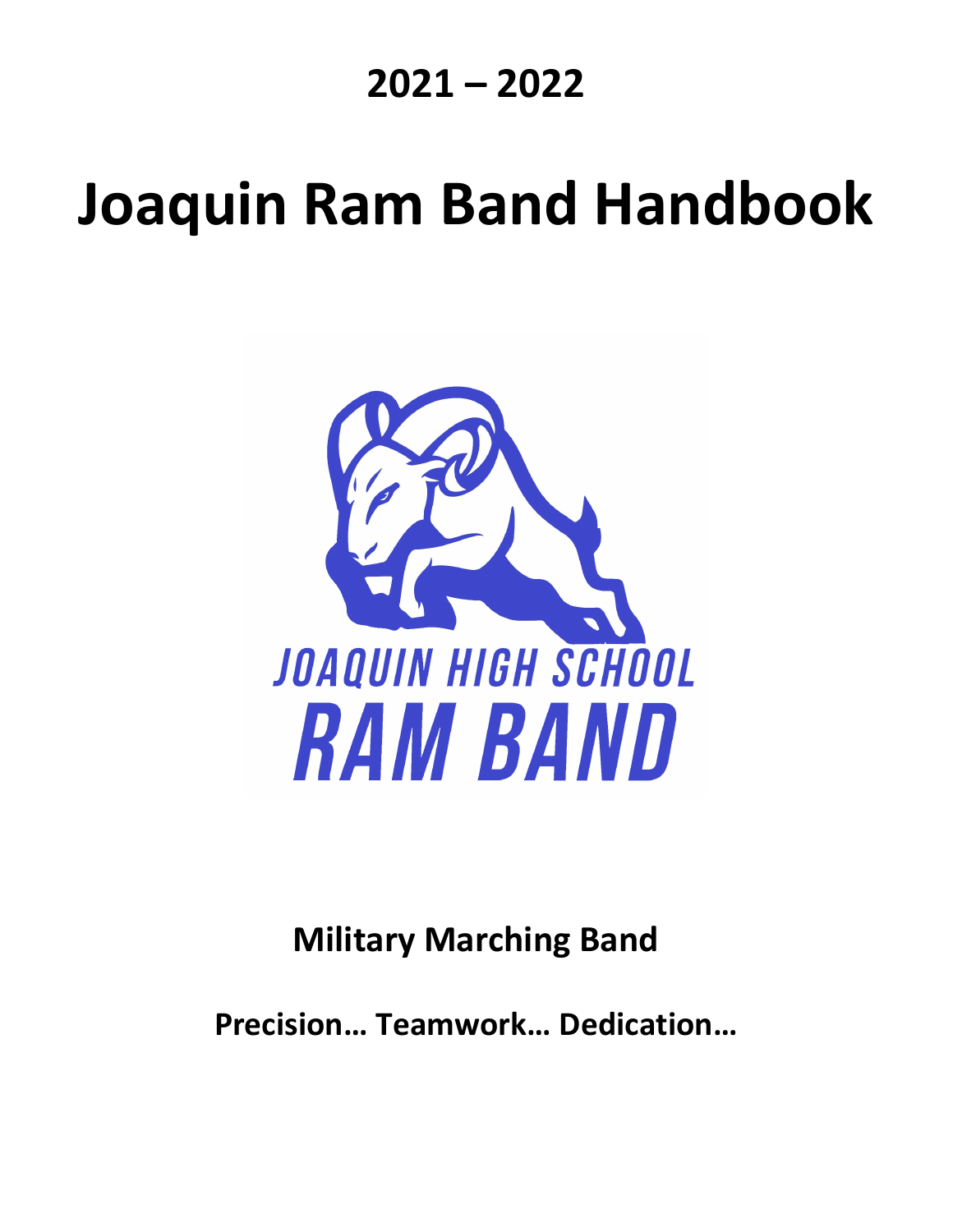#### **Table of Contents**

| <b>Table of Contents</b>                                                           | 1  |
|------------------------------------------------------------------------------------|----|
| Introduction                                                                       | 2  |
| Goals of the Band                                                                  | 3  |
| Band is a full year commitment                                                     | 4  |
| <b>General Rules and Regulations</b>                                               | 5  |
| <b>Participation Expectations</b>                                                  | 5  |
| <b>Rehearsal Expectations</b>                                                      | 5  |
| <b>Behavior</b>                                                                    | 6  |
| Attendance at Rehearsals and Performances                                          | 7  |
| Tardy/Absence                                                                      | 7  |
| <b>Band Hall Rules</b>                                                             | 8  |
| Dismissal from the Band                                                            | 9  |
| Responsibility of the Student                                                      | 9  |
| Communication                                                                      | 9  |
| <b>Football Games and Conduct</b>                                                  | 10 |
| Out-of-Town Trips                                                                  | 11 |
| <b>Bus Conduct</b>                                                                 | 11 |
| <b>Band Trips</b>                                                                  | 12 |
| Dress Code                                                                         | 12 |
| Band Grading System and Eligibility                                                | 13 |
| High School Band                                                                   | 14 |
| Academic Eligibility                                                               | 14 |
| <b>Chair Placements</b>                                                            | 15 |
| 7th Grade Lessons                                                                  | 15 |
| <b>Facilities</b>                                                                  | 15 |
| Band Hall, Practice Rooms, Instrument Storage/Shelves, Uniform Rooms, Office Areas | 15 |
| <b>Materials</b>                                                                   | 16 |
| <b>School Instruments</b>                                                          | 16 |
| <b>Individual Practice</b>                                                         | 16 |
| <b>Band Uniforms</b>                                                               | 18 |
| Inspection                                                                         | 19 |
| Expenses                                                                           | 19 |
| <b>Band Trips</b>                                                                  | 19 |
| Fundraising                                                                        | 18 |
| <b>Band Jackets</b>                                                                | 20 |
| <b>Student and Parent Organizations</b>                                            | 21 |
| Leadership                                                                         | 21 |
| Drum Majors, Majorettes                                                            | 22 |
| Ram Band Booster Club                                                              | 23 |
| <b>Band Booster Scholarship</b>                                                    | 23 |
| "A Champion's Creed"                                                               | 24 |
| "A Special Note to Parents"                                                        | 25 |
| Appendix                                                                           | 26 |
| Addendum A - 2019-2020 Band Calendar                                               | 26 |
| Addendum B - Music Pass-Off Explanation                                            | 26 |
| Addendum C - Social Media Clause                                                   | 27 |
| Student and Parent Acknowledgment/Release Form (Please Return this form)           | 28 |
|                                                                                    |    |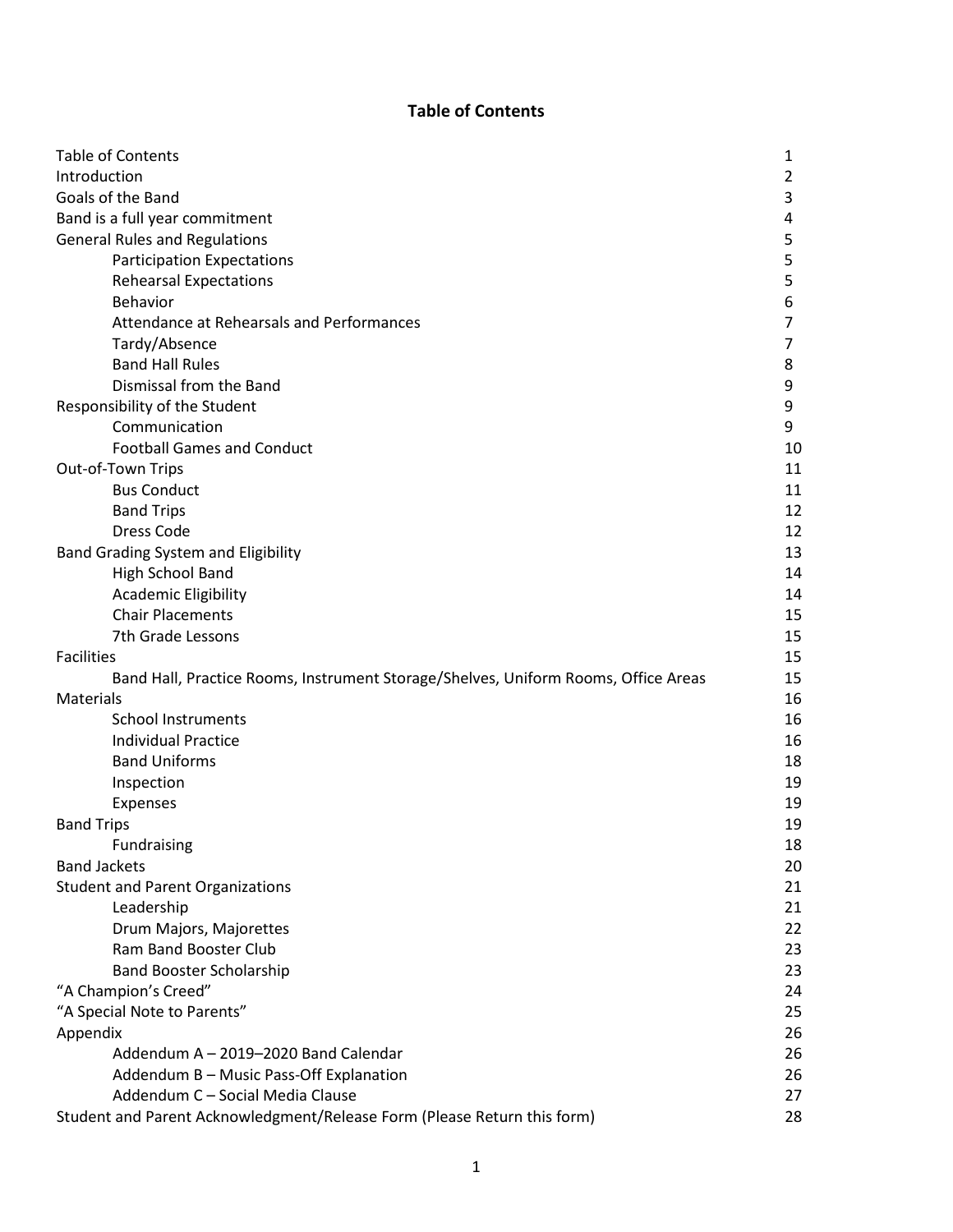#### **Introduction**

The band program at Joaquin ISD forms a vital and important part of the total school life. This group represents a large, colorful, visible and highly disciplined segment of the school. School life, with its many programs and traditions, would seem dull without the band and its contributions. The band's appearances at sporting events, concerts, parades, and contests, as well as community and civic events, add a great deal of color and life to the Ram community.

The main emphasis of the band program is on musicianship and pride of accomplishment, followed closely by citizenship, tradition, moral, self-discipline, spirit and loyalty. **It is pride of a job well done and the accomplishments achieved that make the sacrifices worthwhile.** It is possible by setting your schedule in a reasonable manner to have a highly successful band career and still maintain a high standing. It is also possible to be a member of the band and participate in other extracurricular school activities. The success of the organization will lead to success of the individual and vice versa.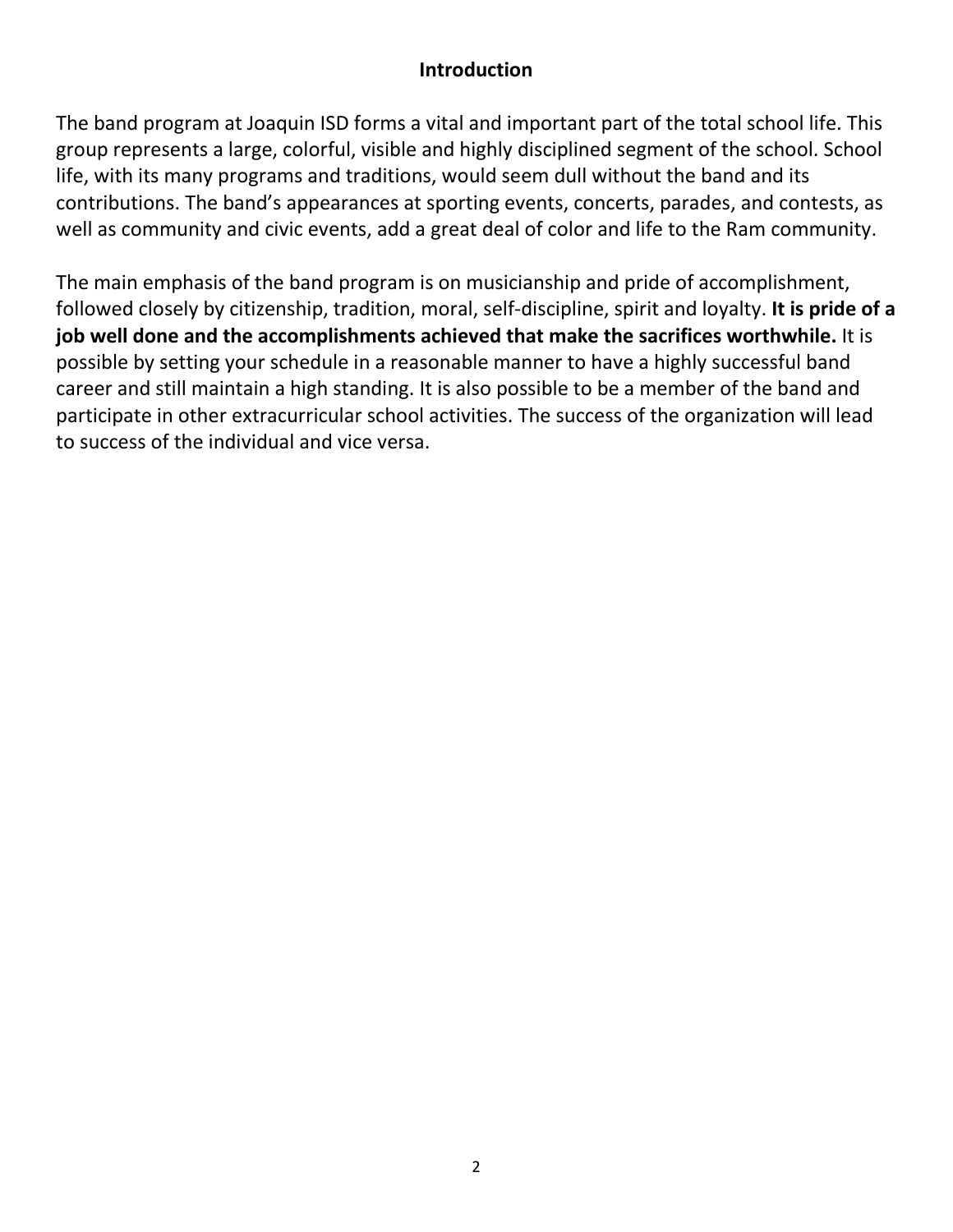#### **Goals of the Band**

**Mental and Physical Discipline.** The student shall be provided opportunities to: develop powers of concentration; memorize music; prepare and practice individual parts; develop selfdiscipline and group discipline; and memorize marching drills.

**Citizenship Through Group Endeavor.** The student shall be provided opportunities to: develop leadership abilities; develop responsibility; develop the ability to cooperate with others and to work as a team member; and develop diligence.

**Physical Conditioning.** The student shall be provided opportunities to: develop strength, stamina, and endurance; and develop coordination.

**Cultural Growth.** The student shall be provided opportunities to attain knowledge of music history and band literature through performance.

**Ability to Make Musical Value Judgments Through Critical Listening.** The student shall be provided opportunities to recognize quality of sound, pitch, style, tempo, rhythm, blend, balance, phrasing, dynamics, and articulation.

**Music Theory.** The student shall be provided opportunities to: know and use note values and rests; know and use keys, key signatures, and scales; know and use musical terms, signs, and symbols; recognize and tune intervals and harmony; and train the ear.

**Proper Instrumental Technique.** The student shall be provided opportunities to: care for the instrument; assume correct posture and playing position; develop the embouchure; develop **good tone**; breathe properly; develop technical proficiency (fingering, articulation, etc.); and develop rhythmic skills.

**Creative self-expression.** The student shall be provided opportunities to: express oneself in every performance experience; and explore careers.

Each one of the above elements will be stressed throughout the year. **It is very important for daily home practice and for students to be present at all rehearsals and performances.** With this in mind, we will be able to build a winning tradition.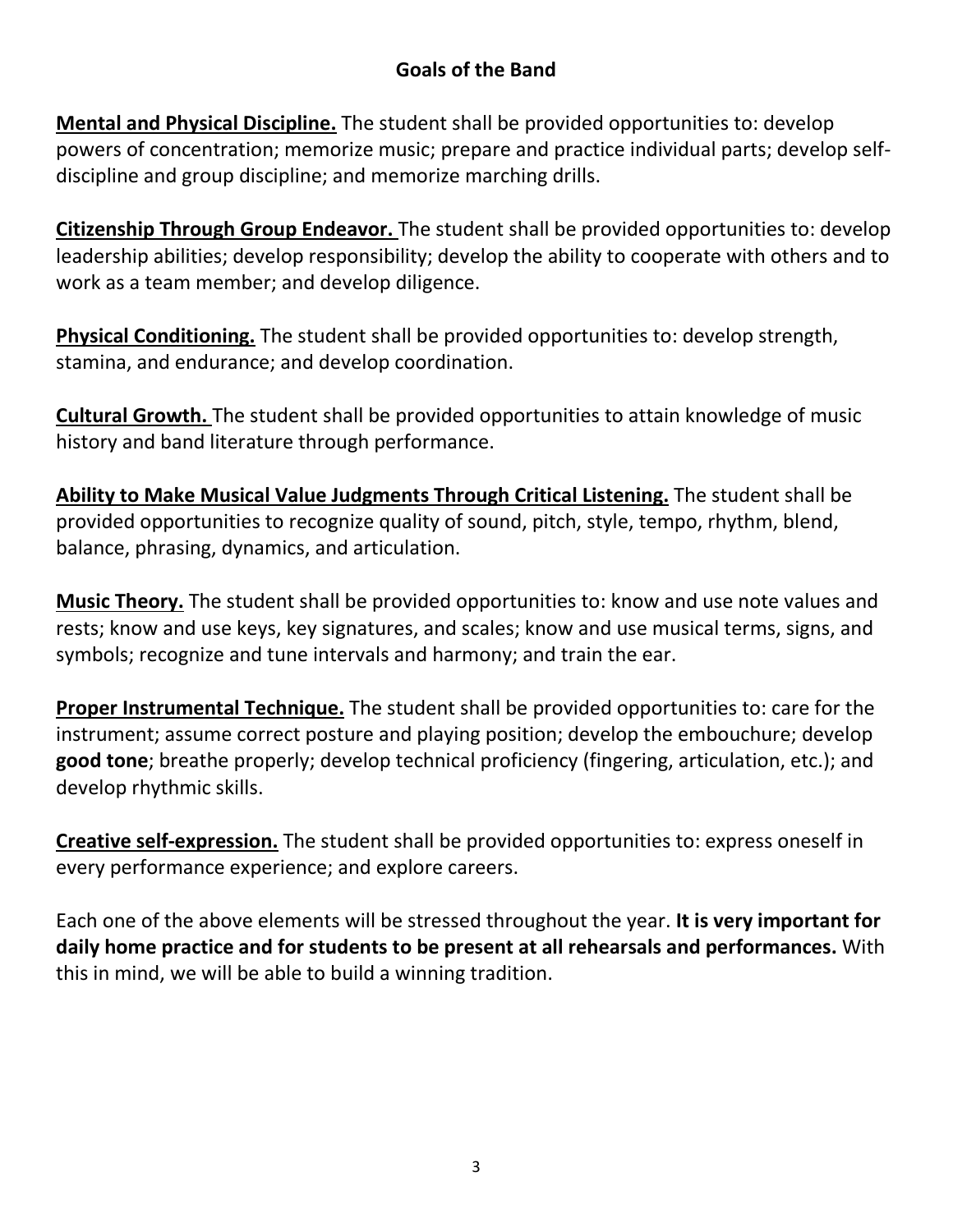### **Band is a full year commitment, Marching and Concert Band**

#### **Joaquin Ram Marching Band**

The marching band consists of students from grades  $7 - 12$ . The object of this band is to serve as entertainment for football season including: pep rallies, parades, football games, and halftime. This band is also a U.I.L. competing ensemble that competes at U.I.L. Marching Contest, Area Marching Contest, State Marching Contest, and Invitation Contests throughout the fall semester. To be a member of the marching band students must successfully complete beginning band, and participate in Summer Band Camp each year.

#### **Concert Band**

Once marching season is over, the marching band will become a sit down performing band known as the concert band. The ensemble consists of students grades  $7 - 12$ . The band performs at U.I.L. Concert and Sight Reading Contest, and Pre U.I.L Invitational Contest.

#### **Other Activities/Opportunities**

There are other opportunities that are strongly suggested to participate in as they will increase your ability as a musician and provide an excellent experience. These mainly include Region Band Auditions and Solo & Ensemble Contests.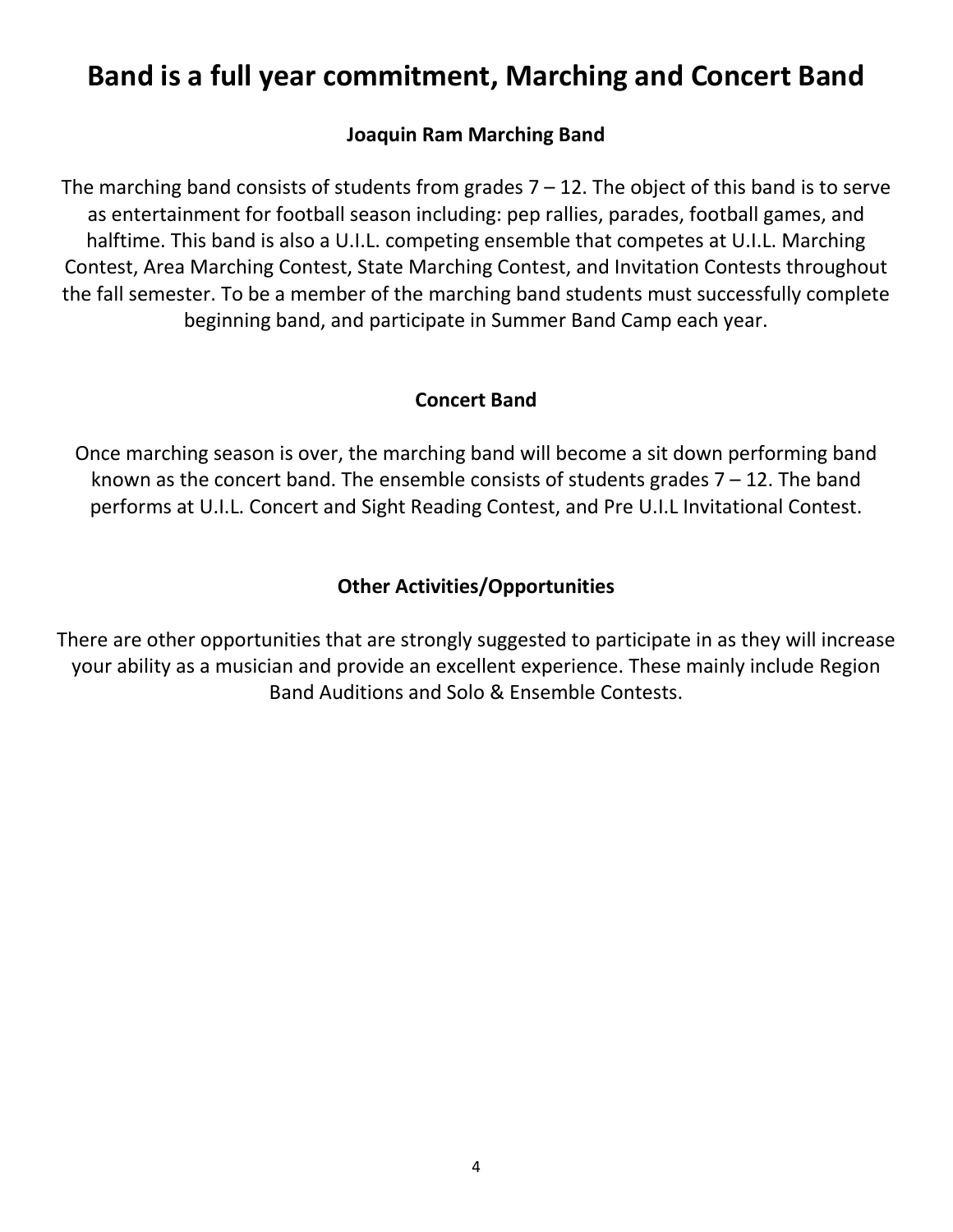#### **GENERAL RULES AND REGULATIONS**

#### **Participation Expectations**

A yearly band calendar is enclosed for your use in planning your family schedule for the 2021 – 2022 school year. Each band student is important to the success of our many activities. We must be able to count on 100% attendance at these rehearsals and performances. If a family emergency occurs unexpectedly, PARENTS, please call the band office at 936-269-3128 Ext. 427 (this is a direct line with an answering machine).

Occasionally, there may be family commitments (weddings, graduations, etc.); in which case we will try to be flexible and work with parents on an individual basis. This must be discussed in detail well in advance (a month or more!). Student's job commitments and "select sports" are NOT reasons for an excused absence from band performances or rehearsals! Many band students work and participate in "select sports" and participate successfully in band. We suggest that these students take a copy of the "Yearly Band Calendar" to his/her employer and/or coach and clear all band performances and rehearsals. Most employers are very understanding and are flexible if they know of band commitments well in advance, and they understand that band performances are a required and vital part of the course work. Work with employers to clear the Tuesday night rehearsals from 6:00 - 8:00 pm (We are glad to talk to employers to validate student commitment.)

If a band student has an unexcused absence from a performance/rehearsal, they are subject to disciplinary action. If this is an issue on more than one occasion, then it could lead to immediate removal from the drill or band program.

#### **Rehearsal Expectations**

In band rehearsals, we not only deal with a creative process, but with more students at one time than other classroom teachers. Because of this, it is imperative that band students be organized and prepared for every rehearsal. When an individual is not able to play his/her musical instrument during a rehearsal it hurts the GROUP as well as the individual.

It is important that the student's musical instrument is in good working condition, that (s)he has a pencil to mark their music, and that (s)he has important accessories such as: music, reeds, and valve oil for EVERY rehearsal. It is also obvious that the creative process in which we are involved cannot take place unless there is a quiet, attentive atmosphere in the classroom and on the field. Students who do not live up to the high rehearsal expectations of the Ram Band will be counseled, and, if necessary, placed on probation to earn their spot/chair back.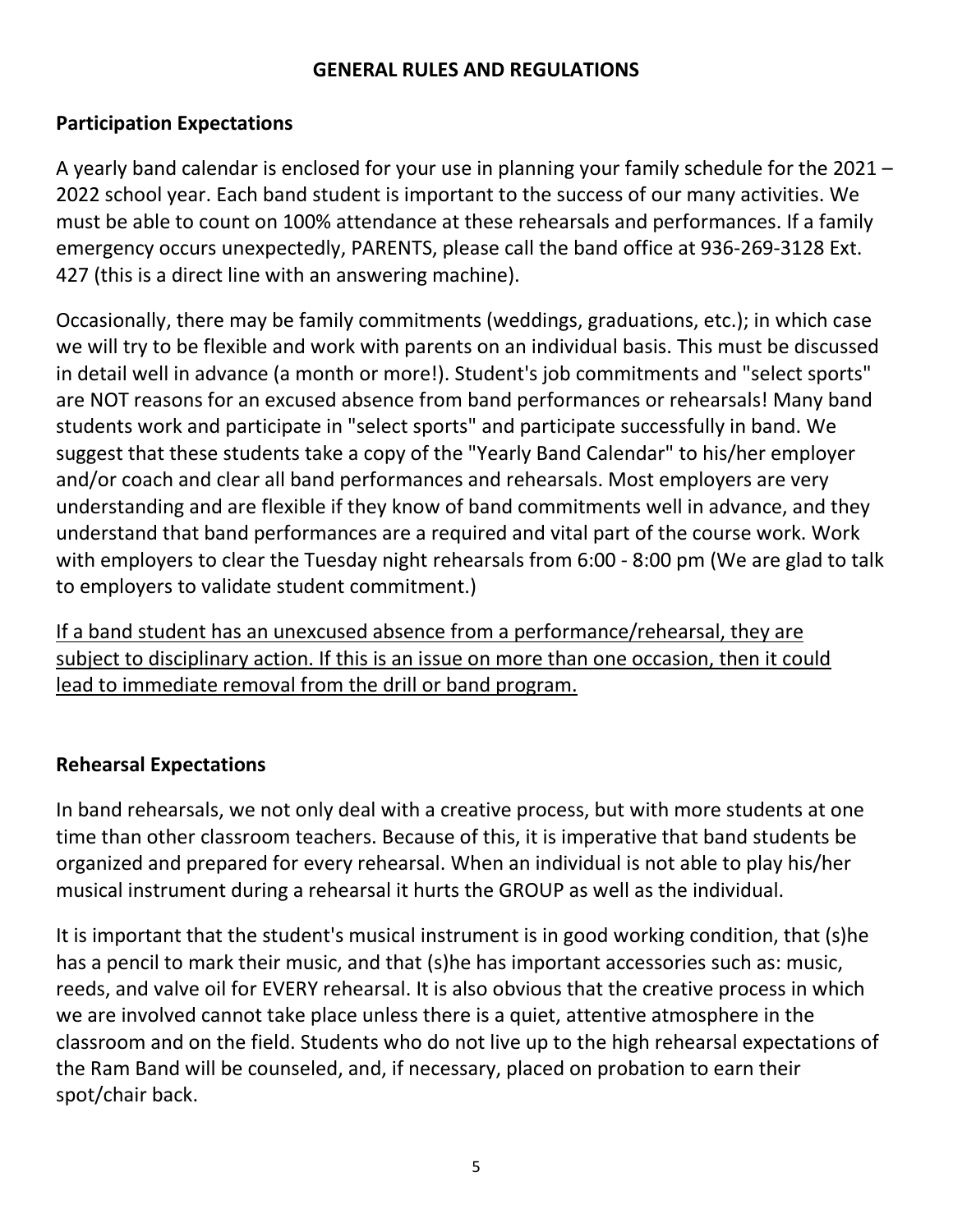● Students will wear proper attire to each marching rehearsal. Failure to do so the student will be deemed late, and will face disciplinary action (see Behavior).

Comfortable clothing, Tennis Shoes (or marching shoes) (no **flip flops**, no boots, and **no crocs**), A hat is suggested, Sunscreen.

● Students will arrive to each rehearsal on time (This mean that students will arrive at least 15-30 minutes before the start of each rehearsal)

#### **Behavior**

Band students will demonstrate an attitude of good discipline and attention during rehearsals. Each rehearsal should be a musical learning experience for each student. Each performance will be only as good as its best rehearsal. Disturbances by band students in rehearsal show a lack of interest and respect to the band.

Students should understand that if one of the policies is broken then there will be some sort of disciplinary action such as: forfeit of halftime break, visit to the principal, pushups/squat thrusts (the Ram Marching Band gives high school students a credit for physical education), lowered grade, removal from band. Here are the main policies of the Ram Band.

- Students must attend all after school rehearsals, contests, and football games. The only exceptions are family emergencies.
- Unexcused tardiness will lead to disciplinary action
- Damage to school property will lead to disciplinary action
- Arguing with a director, or speaking back to a director when asked to do something will lead to disciplinary action
- Causing distractions during rehearsals will lead to disciplinary action (talking, singing, laughing)
- Students must pass all classes every six weeks, and if a student is ineligible for more than one six weeks during the year they will be placed on probation. If a student is continuously ineligible they will be removed from the band program
- Students will play off ALL music that is performed at U.I.L. performances such as: Marching Contest, and Concert Sight Reading Contest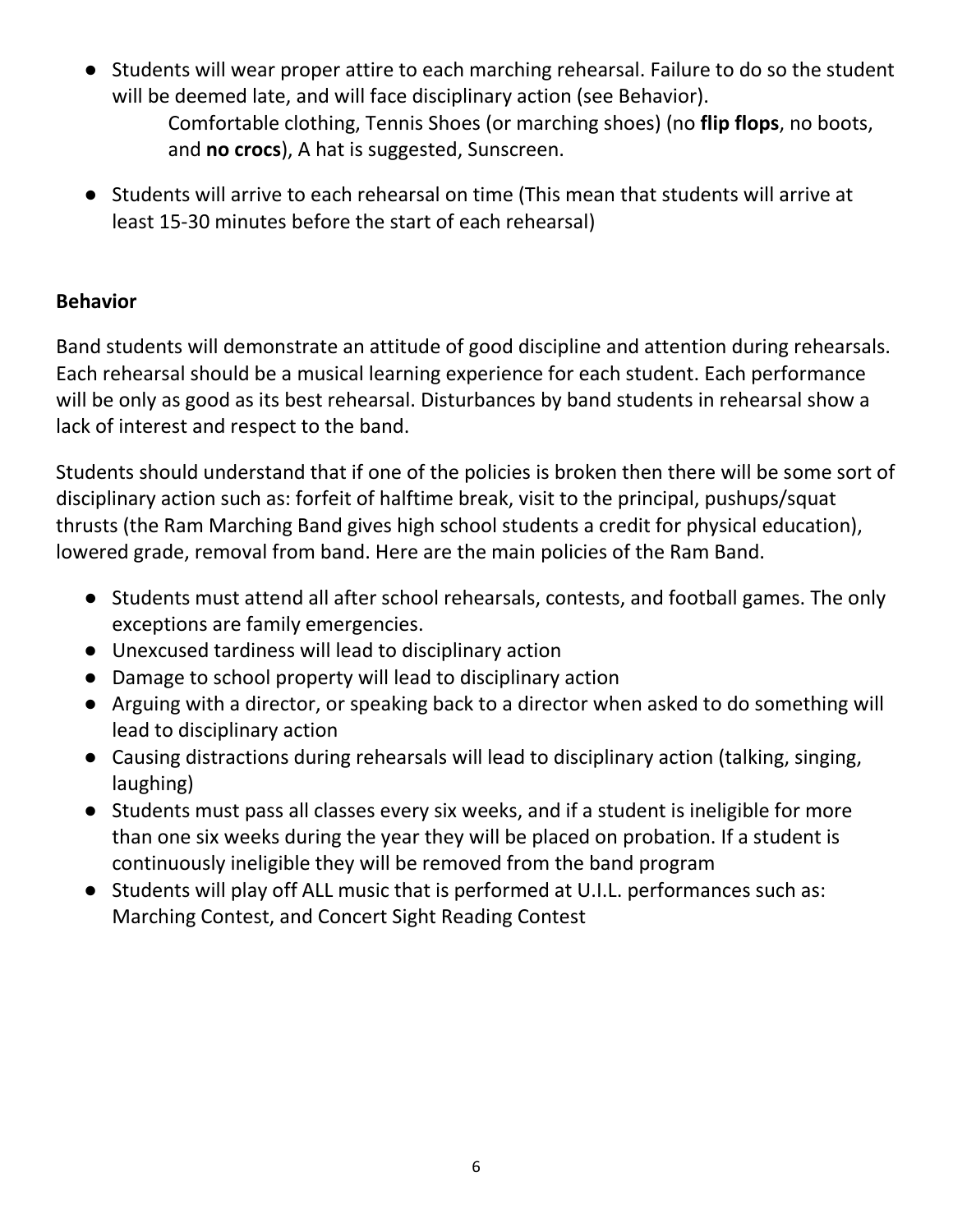#### **Attendance at Rehearsals and Performances**

In order to have and maintain a high quality band program, attendance for all members is essential. Absences will be classified as excused for the following reasons ONLY:

- $\triangleright$  Student's personal illness must be documented
- $\triangleright$  Death in the family
- $\triangleright$  School-related conflicts cleared by the director PRIOR to the absence
- $\triangleright$  Extreme circumstances (Band Director approval)
- $\triangleright$  All band members are expected to attend ALL rehearsals and performances unless excused by the band director. In case of an emergency, it is the responsibility of the student to contact one of the directors before the rehearsal or performance, (unless impossible) or the absence is unexcused. Please do not use the band program as means to punish your child by not allowing him/her to be at rehearsal. We are a team, and therefore depend on all members!
- $\triangleright$  Students absent during a marching band rehearsal, unless excused by their director in advance, may forfeit their place in the marching line-up, and may serve as an alternate.
- $\triangleright$  Punctuality is of vital importance in the band. The nature of the band's operation at football games, concerts, and travel away from home make strict adherence to a schedule very important. Students who are habitually tardy or absent will forfeit any position of responsibility or honor with the band.
- $\triangleright$  Students will be given an approximate time for a rehearsal or performance to be completed.
- $\triangleright$  Transportation should be present for the students when the event is over; we will not wait over 30 minutes for rides. In case of an emergency, call as soon as possible to make arrangements for transportation. If you have a problem with transportation, contact one of the band directors and let them make your name available for carpooling, etc.

#### **Tardy/Absence**

Absences and tardiness are detrimental to the success of any organization, our band included. Please use good judgment and the calendar to avoid schedule conflicts. With enough thoughtfulness and planning, 99% of conflicts can be avoided! A tardy or absence will reflect in the participation portion of a student's grade.

It is very important for ALL band students to be on time for all practices (full rehearsals or section rehearsals), meetings, and performances.

#### Being on-time means being ready on time. To be early is to be on-time.

#### **ABSENCE FROM SCHOOL THE DAY OF AN EVENT WILL MAKE YOU UNELIDGEABLE TO PARTICIPATE THAT DAY!**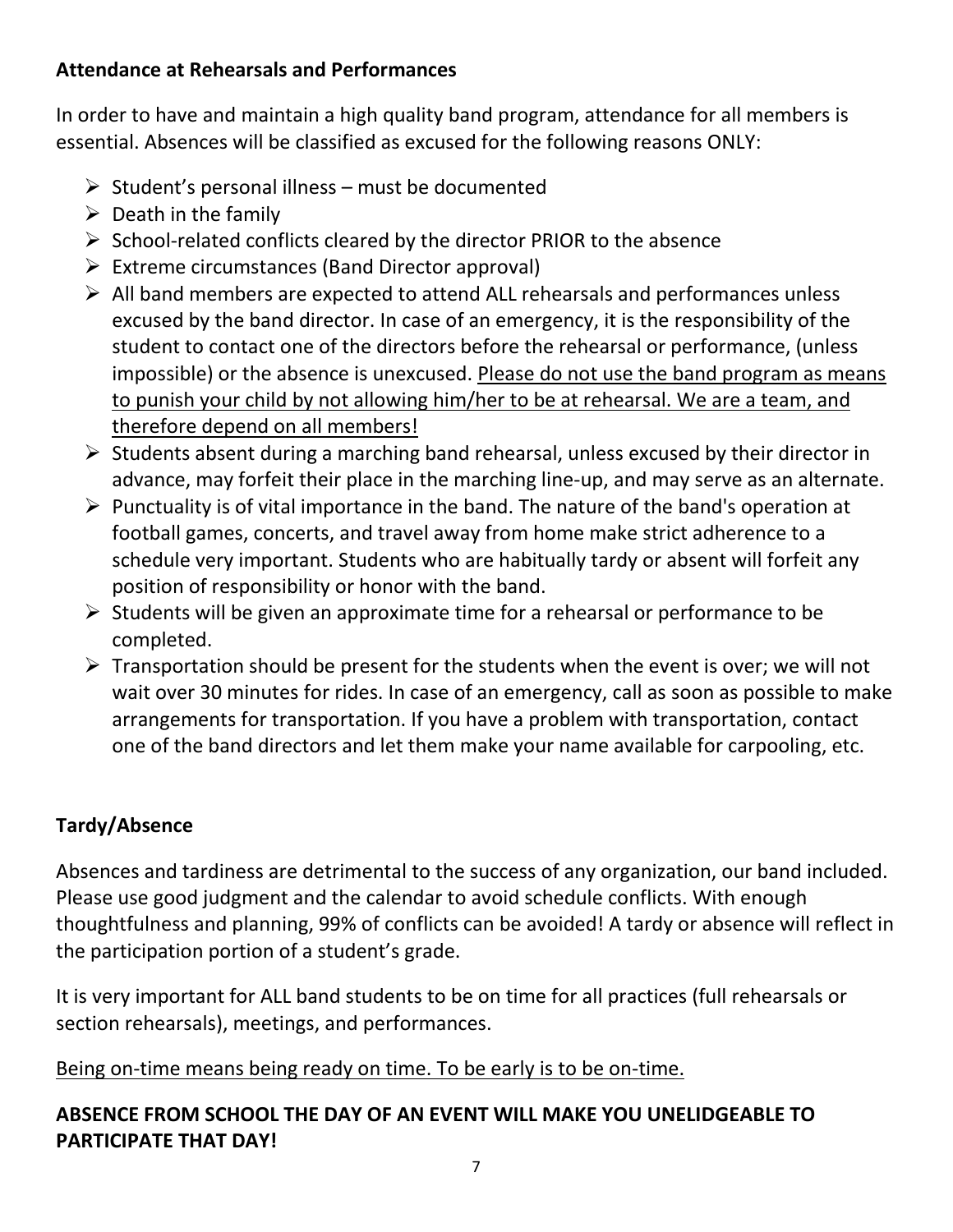#### **Band Hall Rules**

- Abide by all school rules, codes, and policies as establish by Joaquin Independent School District, Board of Trustees, and school officials.
- All students are expected to conduct themselves properly at all times. Display of profanity, temper, flagrant violation of band rules/school rules will not be tolerated. Individual behavior is a reflection of the entire band.
- Restrooms and drinking fountains are not to be used without permission during class.
- Stay out of office, practice rooms, uniform room and instrument storage rooms without permission.
- Music stands are provided for music; DO NOT use as a table; DO NOT lean on or play with stands.
- No food or drink in the band hall without permission.
- Do not run or play in the band hall, and at all times have respect for the equipment and property.
- Students will not deface or mark on music stands, walls, etc.
- DO NOT play any instrument other than your own unless it has been approved by the director.
- Students will not touch, handle, borrow, or use anyone else's instrument, uniform, or personal belongings.
- Be on time and present for all rehearsals and performances.
- Be in your proper seat with instrument and music and any other items needed for the rehearsal when the tardy bell sounds.
- Pay close attention in class and DO NOT talk without permission. Students should ask for permission to speak by raising their hand and waiting to be acknowledged. All rehearsals are expected to be extremely quiet so that our time will be utilized wisely.
- Put your instrument in the proper slot in the instrument storage room. DO NOT put instruments on the floor.
- Keep up with your own music. It is your responsibility to come to class with your own music and supplies.
- ALWAYS DO YOUR VERY BEST JOB. A 1st division band has 1st division band students.
- Do NOT write or draw on the white board without permission.
- Do NOT get out of your seat without permission unless it is an emergency.
- Students will follow band director's instructions.
- Any behavior, which is not representative of good citizenship, as perceived by the band director or staff, may result in the student's dismissal from the activity at hand as well as the band program. This also applies to the actions of student leaders in both public and private Events.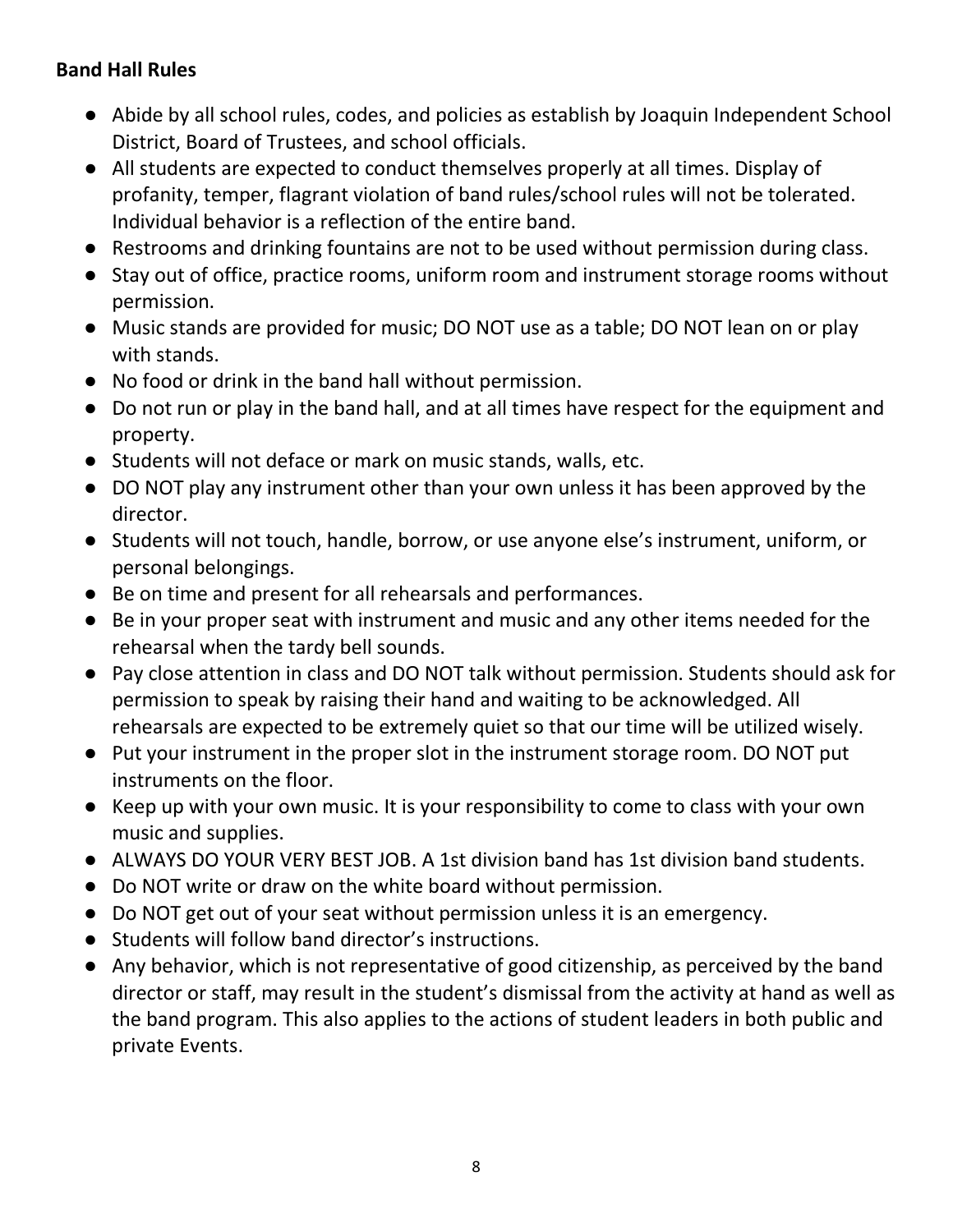#### **Dismissal from the Band**

ANY STUDENT MAY BE DISMISSED FROM THE BAND BECAUSE OF LACK OF COOPERATION, REFUSAL TO CONFORM TO RULES AND REGULATIONS OR HAVING A GENERALLY POOR ATTITUDE.

#### **RESPONSIBILITY OF THE STUDENT**

- Be regular in attendance and to account for all absences and tardies. Remember, "**Early is on time and on time is late."**
- Be honest and fair with others concerning equipment, music, and school life in general.
- Cooperate with fellow band members and share with them the responsibilities and privileges that are part of the band program.
- Contribute positively to his/her music education and that of others by the best use of his/her talents.
- TREAT OTHERS AS YOU WOULD LIKE TO BE TREATED. TREAT THE DIRECTORS AS THEY EXPECT TO BE TREATED.
- Be on time to all practices and performances with all the proper equipment necessary to perform at the best of your ability.
- Always make sure that you carry your part of the load by properly putting up all your equipment, instruments, music, etc.
- Students should keep their designated storage area clean and neat in appearance. Students who demonstrate difficulty with this may lose the privilege of having a storage area in the Band Hall.
- **Responsibility is a vital aspect of the band program.** Students who do not fulfill the above responsibilities will be required to accept the consequences of his/her actions. This can include paying fines, losing 3rd quarter privileges, special assignments, forfeiting positions, etc.

#### **Communication**

Many problems can be easily avoided with communication. Students are expected to communicate to the band directors, IN ADVANCE, if a conflict arises. Any absence without official communication will be considered unexcused. Other factors to consider are:

- ➢ **Never communicate through another student regarding attendance – only you or your parents should contact the band director.**
- ➢ **Please do not ask the band directors to contradict band policies by asking to be excused for a reason that has been clearly defined as unexcused. Be committed!**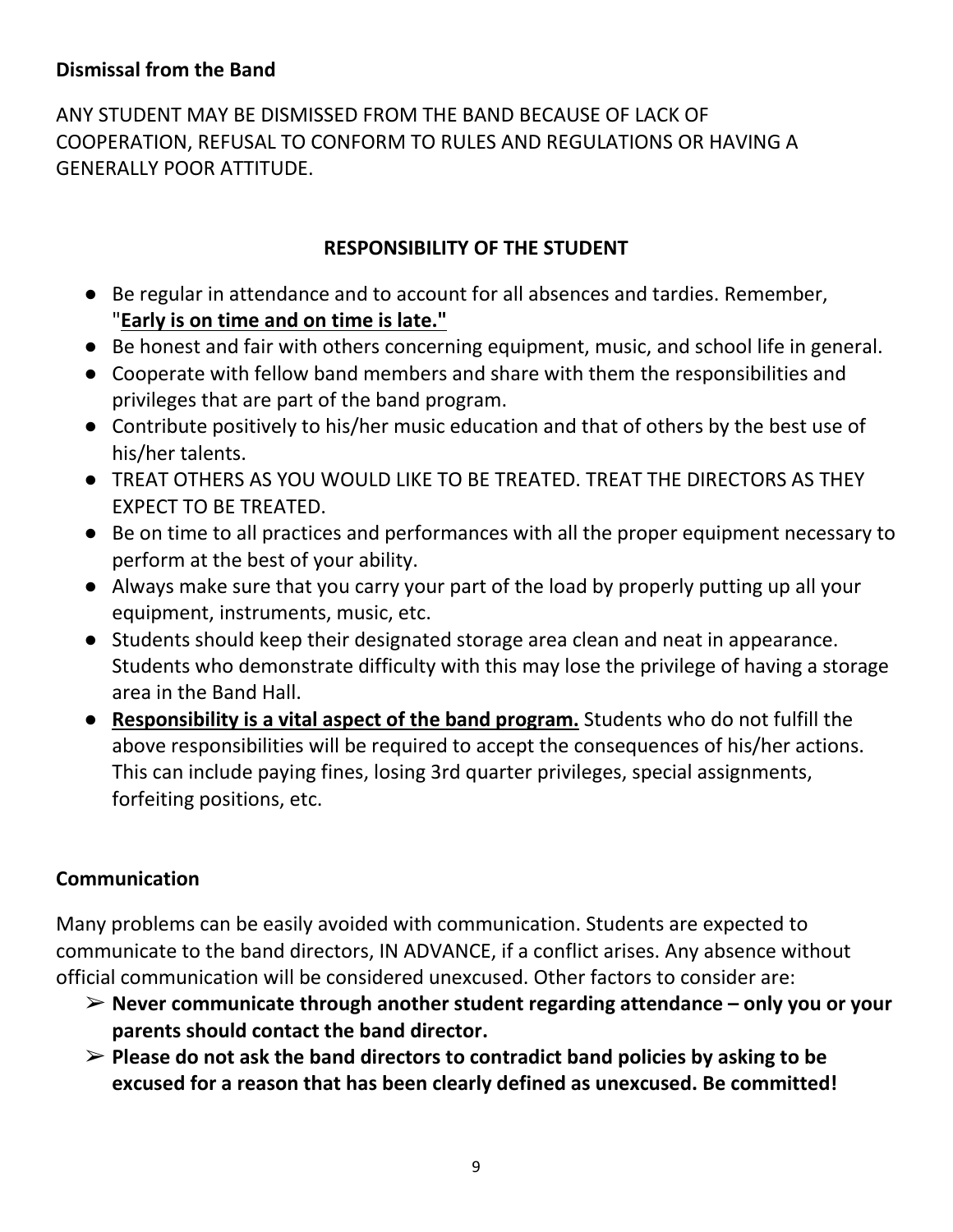#### **Work, homework, babysitting, driver's education classes, or transportation problems are never accepted as excuses for missing a rehearsal or a performance.**

#### **Football Game Rules and Conduct**

**Every student must attend each football game.** The only excuses accepted for absence are death in the immediate family, contagious illness, or a doctor's note.

Football games are fun, and we are there to support the team. However, we must maintain professionalism at all times. Band members can stand up and YELL and SCREAM in support of the team throughout the game, but should always remain in his/her "spot." It is important to remain alert concerning all of the expensive equipment around the stands as well as the need to be ready to play at a moment's notice. Behavior in the stands includes:

- No food or drinks in the stand at any time. (Water is permitted and booster provided meals are permitted)
- **Students will refrain from accepting food or drinks from parents, relatives, or friends while in the stands during 1st, 2nd, and 4th quarters.**
- No visitors in the stands unless approved by a band director
- Students needing a restroom break must be accompanied. ( $7<sup>th</sup>$  &  $8<sup>th</sup>$  grade)
- The band will only perform in the stands the tunes which have been rehearsed
- No playing on horn in stands unless instructed to do so by a band director
- Students will be expected to listen for and watch the directors and drum major during the game. Students will need to be prepared to perform at all times.
- Students will remain in the band setting at all times during the game.
- In order to keep uniforms and instruments in tact, students should keep movement in the stands to a minimum. Stay in your spot.
- Long hair must be put up under band shako during performances
- Do not spray perfume, hairspray, deodorant, etc. in the stands.
- All band students should be back in the stands after the 3rd quarter break with instrument, flip folder, etc., ready to play at the beginning of the 4th quarter. **If you miss the 1st note of the 1st song of the 4th quarter, you will miss the 3rd quarter privileges in the following week.**
- YOU are responsible for putting up all of your equipment after each game!
- Exit stands by going to the end of the row and down the stairs.
- The band directors will coordinate the times for student leaders to participate in the good sportsmanship procedures of officer meetings and introductions.
- Upon return to the band hall at the conclusion of a game, students will insure that all personal items, uniforms and instruments are placed in the proper storage areas.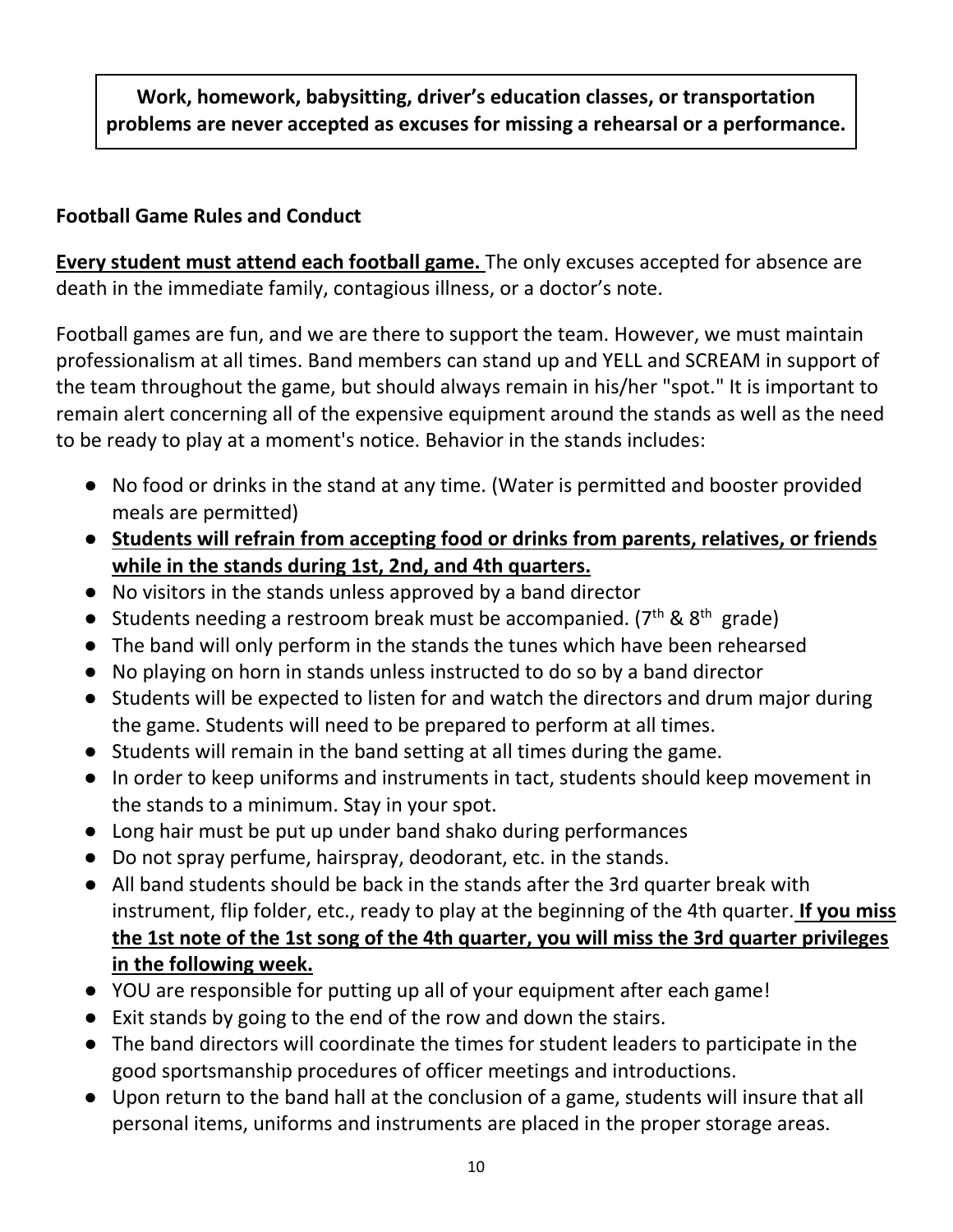#### **OUT-OF-TOWN TRIPS**

Normal school policy dictates that band member's ride to, and return from all off-campus performances as a group using transportation provided by the district. On rare occasions, an emergency or conflict with other school-sponsored events necessitates that parents provide transportation to or from an off-campus performance.

In such a situation a note signed by the parent should be presented to a director, and one of the directors must physically see the parent take the student. This protects both the student and the school. Any other types of releases from a performance must be cleared in advance through the office of the Joaquin high school principal.

#### **Bus Conduct**

Rules are for safety and student safety comes first. Band students are expected to follow all rules and regulations established and approved by the school district in the "Student Handbook" and "Code of Conduct." Behavior on the bus includes:

- On band trips, all band members will ride to and from the destination on designated buses.
- Everyone is to remain seated.
- No food or drinks on bus without permission.
- Do not put heads and arms out windows while traveling.
- Uniforms must be hung and transported properly.
- No hitting or banging on bus or seats.
- No initiations. (such as decorating faces with makeup, shoe polish, etc.)
- No shoe polish writing on buses. (ours or anyone else's)
- No exit through rear door except in an emergency.
- **Do not get off the bus until the director has given instructions to do so.**
- No switching buses PERIOD.
- No squealing or unnecessary shouting.
- Chaperones or student leaders will be in charge of checking the roll each time the bus departs.
- Chaperones have the authority to reassign seats.
- At the end of each trip, the student is responsible for unloading his/her own equipment.
- Do not play instruments on the bus.
- When the bus comes to a halt, all talking, noises, and other distractions shall cease until the bus is in motion or permission is given.
- All school rules and policies should be observed at all times.
- Electronic devices are permitted only if the student uses headphones (no speakers).
- Do not spray perfume, hairspray, deodorant, etc. on the bus.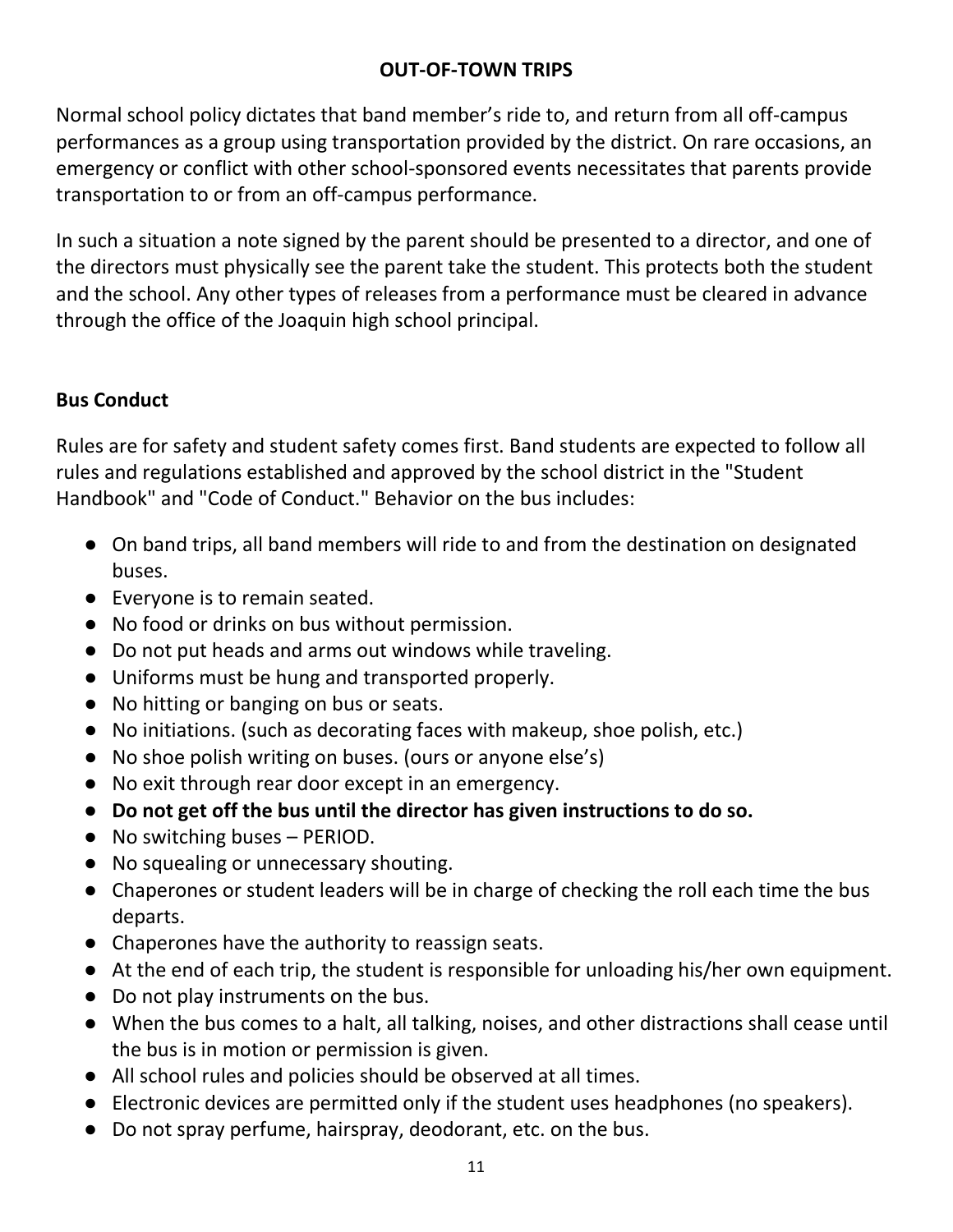- Students should refrain from public displays of affection.
- Bus assignments will be posted so that students will know which bus to ride.
- Male and female students will be separated on the bus throughout the entirety of every trip, in accordance to school policy.
- When the band travels, it is considered an extension of the school day, thus all JISD Policies and Procedures apply.

**Adult chaperones are a great asset for the band program. Proper respect will be shown to all adults associated with the band program at all times.**

#### **Band Trips**

Students who represent JISD on out-of-town trips are expected to maintain very high standards in every respect at all times. They are expected to attend and be on time for all sessions and activities scheduled for them

In the event of overnight trips, they are expected to be in their rooms at the times designated by their chaperones. Each student will be responsible to one or more chaperone who will supervise the activities of the students for the trip. Negligence in attending sessions, in meeting curfew requirements, or in failing to maintain our standards of conduct may make it necessary for the sponsor to send the student home at his/her own expense.

Self-discipline is the key element for a pleasant experience for both the sponsor and the student when the student is on a school-related trip. Students who are involved in a serious disciplinary offense on a school-related trip, such as the use, possession of, or being under the influence of illegal drugs or alcohol, stealing, fighting, going in the room of a member of the opposite sex, or some other serious offense will face disciplinary action which may include one or more of the following:

- $\triangleright$  The student will be sent home from the trip at the parents' expense.
- $\triangleright$  The student will be held liable for damages to property
- $\triangleright$  The student may be removed from this school activity as well as other school cocurricular activities
- ➢ The student may be placed in In-School-Suspension (ISS), Off-Campus-Suspension, or Alternative Education Placement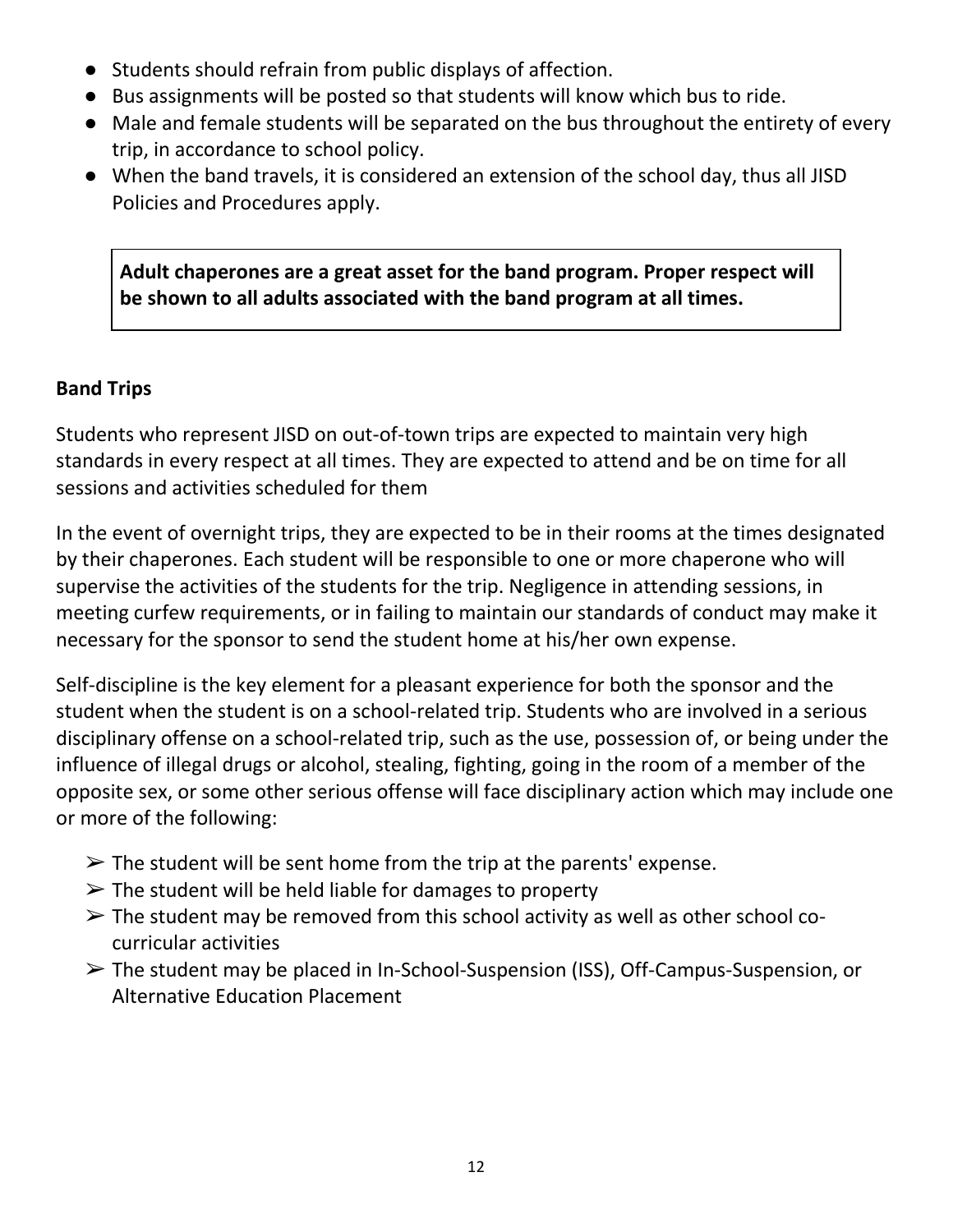#### **Dress Code**

Students' attire during school activities outside the school day should be in good taste. If there is any question of taste, the director's decision is final. All adults on trips serve as sponsors. Students will be expected to treat them with respect at all times. In the event a parent sponsor gives needed supervision, band students must honor that with utmost respect.

GENERAL - Even though students will not always have a band shirt on, people will find out where they are from. Students have the opportunity to make a tremendous name for Joaquin and for themselves. Be courteous and polite at all times. There is no way we can anticipate every possible scenario, so we ask for good judgment. Please use common sense.

RULE OF THUMB: If there is any question in one's mind as to whether one should do something or not ... DON'T DO IT! It is better to be safe than sorry.

#### **WE ARE CONFIDENT THAT THERE WILL BE NO PROBLEMS. IF WE ANTICIPATED A PROBLEM, WE WOULD NOT TRAVEL.**

#### **BAND GRADING SYSTEM AND ELIGIBILITY**

Grading in band is based upon participation and playing evaluations. Grades for band students are usually higher than the norm which is understandable, since we have the "cream-of-thecrop" of the student body in the band program. Students belong to our program because they "want to," not because they "have to!" Band students receive a grade for each performance attended such as: football games, concerts, competitions, etc. Students will receive additional grades based on daily participation, sectionals, & music playoffs. Students must have equipment in good working order and be present at all required rehearsals and performances for their participation grade. If these expectations are not met, the participation grade will be affected.

A student's attitude can be best assessed in terms of willingness/ability to handle normal dayto-day responsibilities and expectations. Points will be deducted from a student's grade for the following Infractions:

- Being tardy to rehearsals, band classes, sectionals or performances
- Not having all materials and equipment at each rehearsal or performance
- Bringing drinks, gum, food, or candy into the band hall or band lockers
- Talking or creating distractions during rehearsals/class
- Not properly storing all personal materials
- Not following teacher's instructions or school policies
- Leaving instruments out on the floor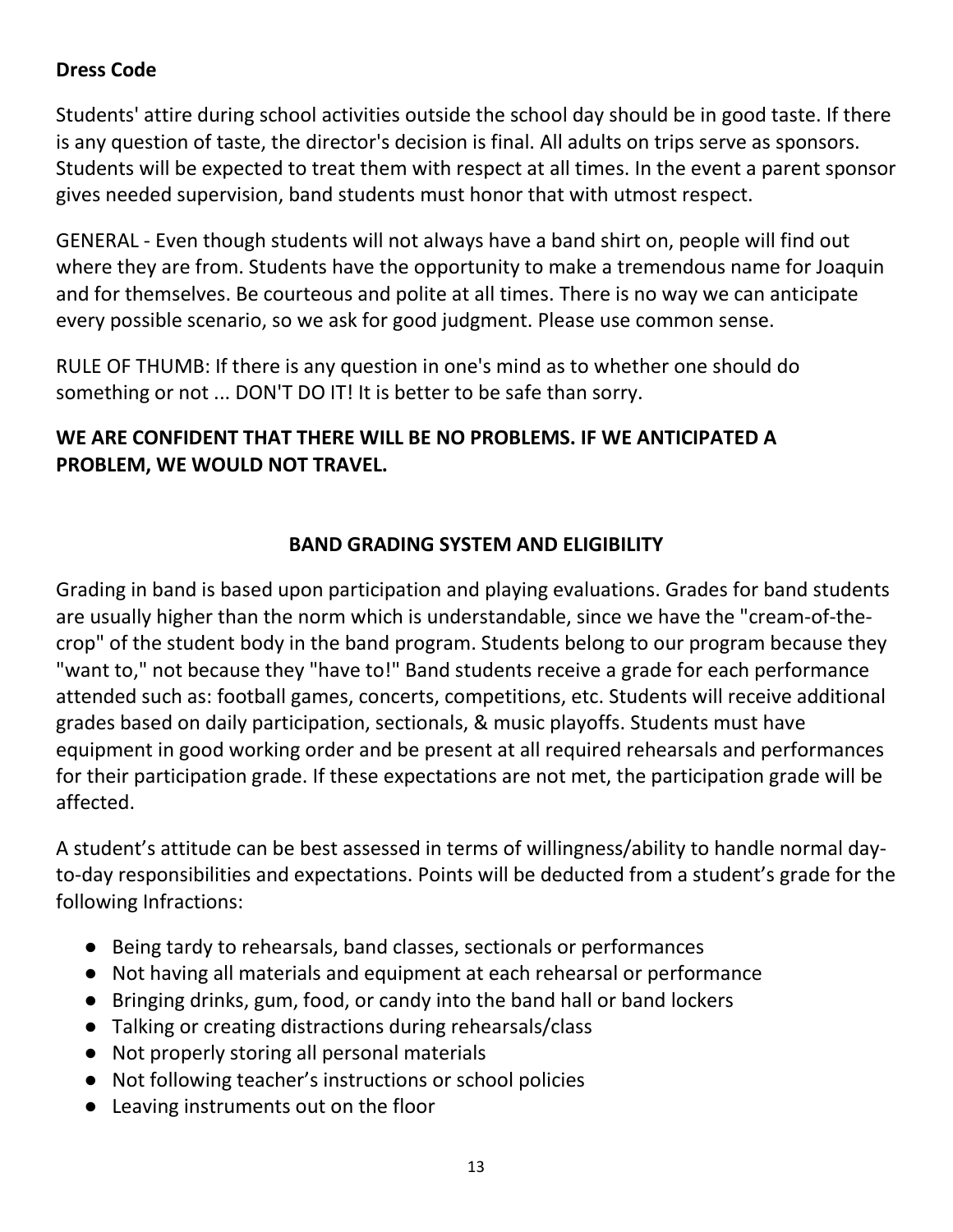**An unexcused absence from a marching or concert contest will result in a failing grade for the 6 weeks grading period of the missed contest performance.**

**High School Band** Participation/Attendance – 80% Music Pass-Offs/Contests and Performance – 20%

#### **Academic Eligibility**

Scholastic eligibility requirements are based upon UIL rule and regulations and TEA House Bill 142 Rules and Regulations.

All music organizations adhere to the eligibility rules and regulations as stated by TEA and JISD. Any student whose recorded six weeks' grade average in any course is lower than 70 at the end of a six-week period shall be suspended from participation during the next six-week period. However, a student may regain eligibility seven calendar days after the three-week evaluation period if the student is passing all courses on the last day of the three-week period. A one-week grace period follows each grading and progress period. Students who are Ineligible will continue to rehearse during his/her band class, and participate in curricular performances to earn his/her band grade.

Ineligible students may not travel with the band or participate in extracurricular performances. An example of a **curricular performance** would be a spring concert and an **extracurricular performance** would be a football halftime or any type of contest. Be advised that excessive absences from school may also result in a student being declared ineligible.

The directors work hard to assist and encourage band students to perform up to their potential in ALL classes. Since both Marching Band and Concert Band are group activities, each individual band student plays an important part in the success of the group. The band directors consult with both teachers and students for strategies on improving individual student performance. Obviously, we cannot be successful as a band unless our students are successfully passing ALL classes.

Students who are ineligible for two consecutive six week grading periods will be put on probation. If they do not become eligible the following six week grading period, they will be removed from the band program. This will allow the student to focus on passing academic classes during the next semester.

Academic success is defined as passing all subjects during every grading period. Students must also maintain a clean discipline record with the school. This process is set up to help the academic success of the individual student.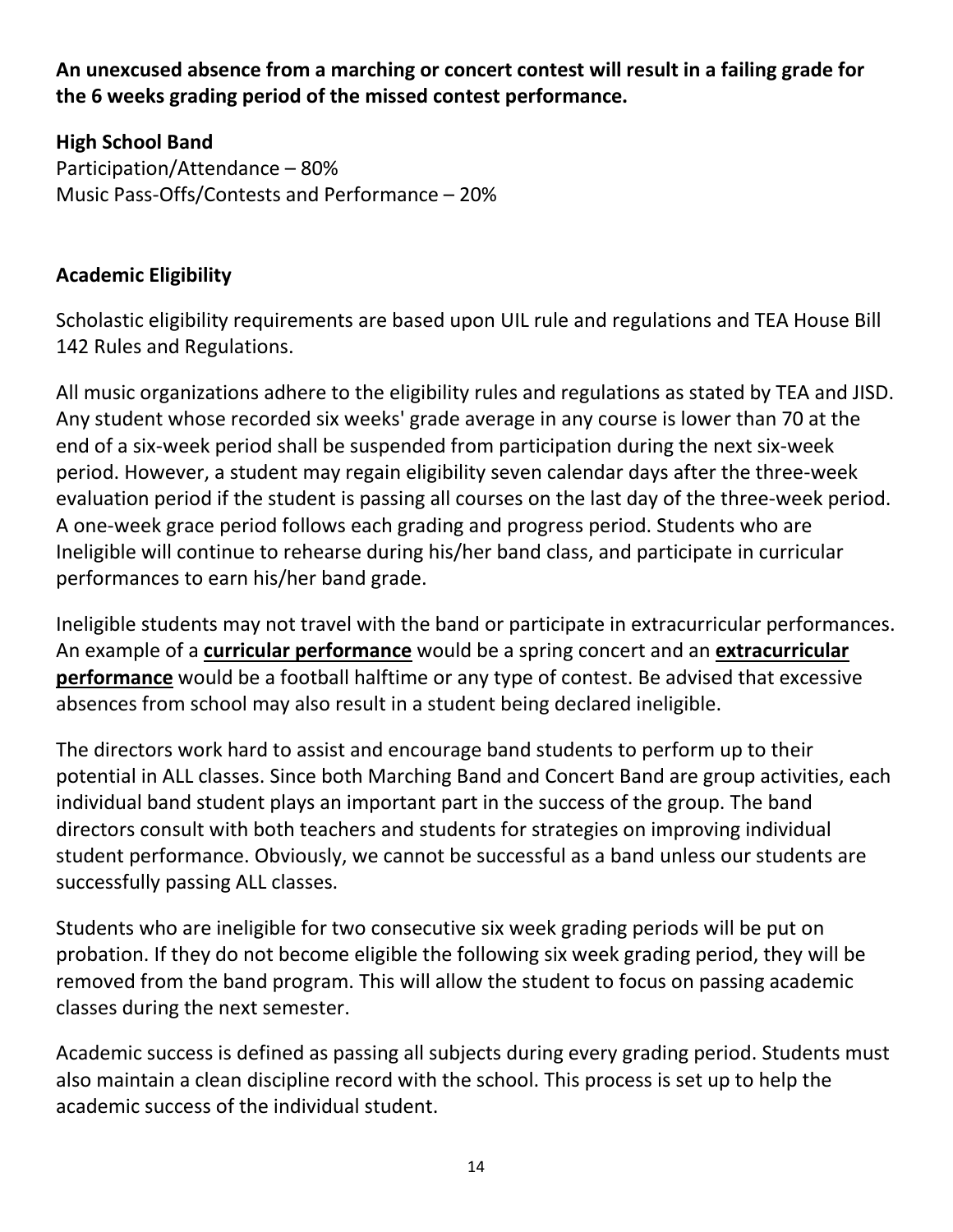#### **Chair Placements**

Chair placement in all bands is determined by auditions held on each instrument. Chair placements for the high school band will happen at the end of the school year and at the beginning of concert season. This is done so that chair order is already set before summer band camp. Beginning band chair placements will happen on a weekly basis up until the last month before the spring concert. Students are placed in chair order only on the basis of "how they perform" the audition music. The classification of a student is no factor, unless the students play equally. In that case, the student in the higher grade will be placed ahead of the younger student. All chair placements will be recorded and kept on file.

#### **7th Grade Lessons**

7th grade band students will be required to have one 15 minute lesson per week during the 1st Six Weeks to assure that they are progressing on their instrument, music, and to help them handle the transition into High School band. When school begins there will be a sign-up sheet for time slots both in the morning and after school so that I may accommodate every student's schedule. **It is not required of me, the director, to do this, but I do it out of care for the student's musical and personal growth and their contribution to the program.**

#### **FACILITIES**

Students are welcome to use the band hall practice rooms for practice either before or after school (Only one student in a room, unless permission granted by director.). However, the number of available places is limited, since both sectionals and private lessons take place before and after school. Due to the expense of the musical instruments that are in the band hall, ONLY band students are allowed into the band hall during the school day and before or after school. **Students must ask their friends who are not in the band to wait for them either in the school hallway or outside.**

These are your facilities and you should treat them respectfully and keep them clean.

#### **Band Hall**

Band members are to keep the band hall clean and neat. Keep chairs and music stands in place. Use the trashcan before or after class. Use all equipment such as chairs and stands as they are intended to be used. Leave all food and beverages outside of the band hall and do not bring chewing gum into any band room, practice room, or office area.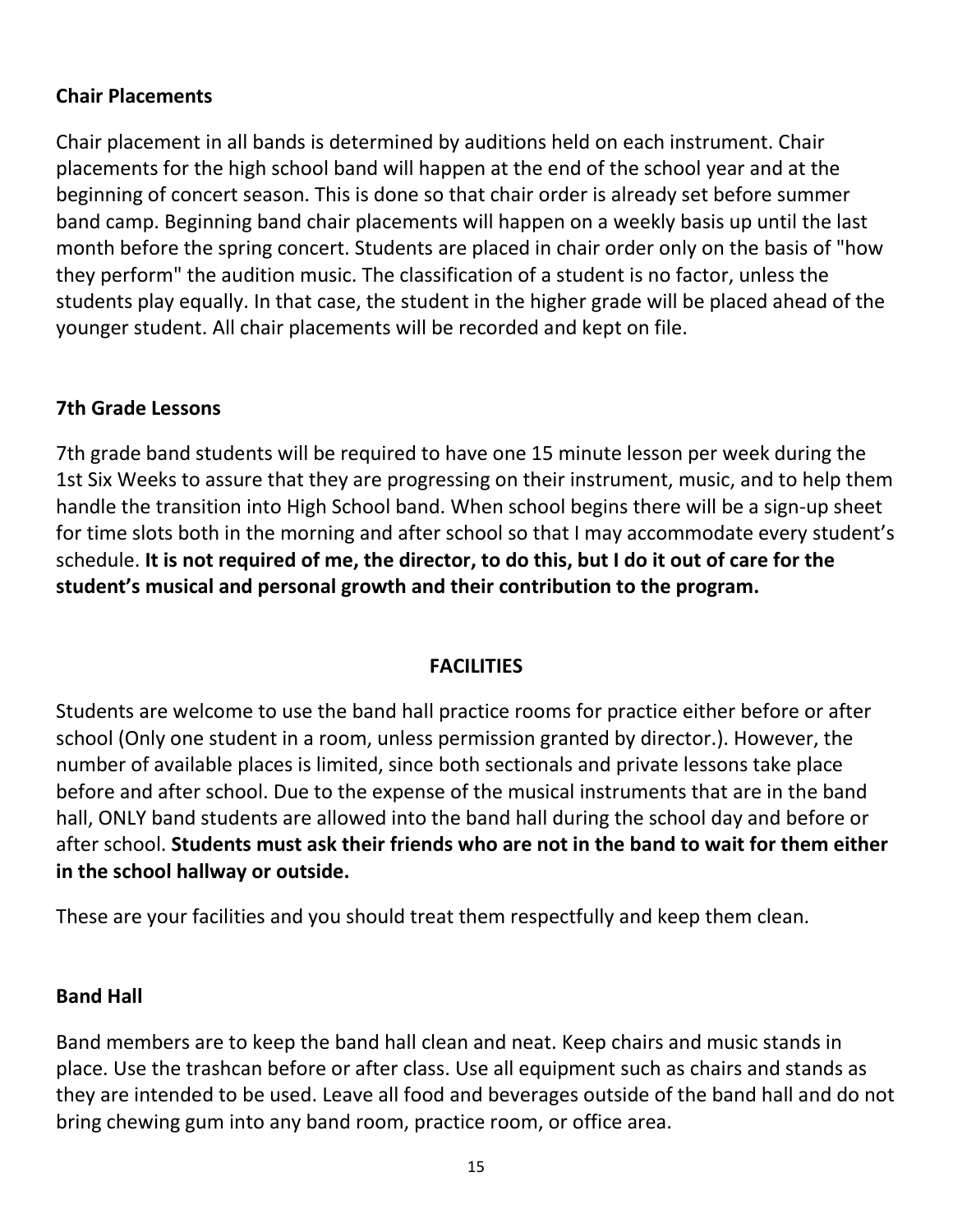The Band Hall is a "safe haven." We stress to all band students to be responsible and keep their equipment in their lockers at all times. The lockers are meant for band equipment and needs only, and are not to be used as personal storage space. Many times "clean-up" duty is assigned to those "untidy" housekeepers to help develop orderly skills.

#### **Practice Rooms**

**To be used for practice or study only.** Keep practice rooms clean and neat. No food or drink in the practice rooms. (Only one in a room at a time.)

#### **Instrument Storage Rooms/Shelves**

**To be used for instrument storage only.** All other items are to be kept in the student's locker. Keep the storage area clean and neat. Instruments are to be put in their cases and closed while in the storage room or on the shelf. **DO NOT CLIMB THE SHELVES. DO NOT HANG OUT IN LOCKER ROOM.**

#### **Uniform Room**

This room will be off limits to everyone except the quartermaster, section leaders, and director.

#### **Office Areas**

Please respect the office as a work area. We all enjoy visiting, but when it is time to work, please recognize this time as work time. Please refrain from entering the office when a band director is unavailable.

#### **MATERIALS**

#### **School Instruments**

JISD provides instruments for all students that are a part of the band program. Because of this, students are held accountable for the care and maintenance of the horn. If a horn is severely damaged or lost in a student's care, then they are responsible for fixing/replacing that instrument. We expect the instrument to be returned in the same condition as when issued. This equipment is purchased by the school district for student use because of its extremely high value and cost. Thus, all school owned equipment must be handled with care.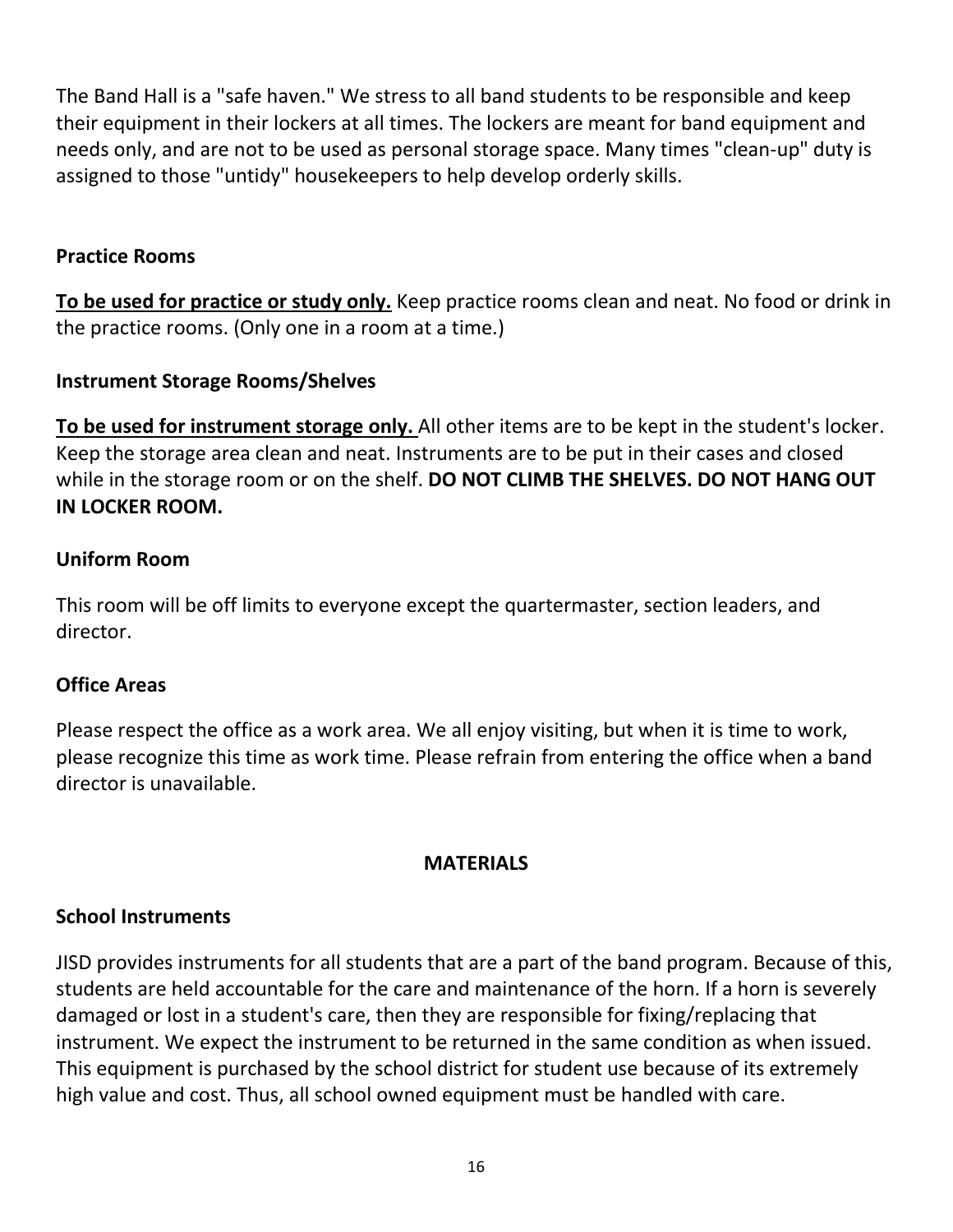Students failing to care for, or take care of their school issued instrument will lose the privilege to use such instruments. The following is a list of general procedures for school owned instruments:

- ➢ Students/parents will be held responsible for school owned instruments issued to them. This responsibility will include any damages including fire, theft, accidental damage, abuse and general maintenance.
- $\triangleright$  Each instrument will be issued in good playing condition. Students are expected to maintain their instruments accordingly.
- $\triangleright$  All equipment and materials must be kept in their proper storage location when not in use.

#### **If these instruments are damaged or destroyed by misuse or neglect, the student is responsible for the cost of repairs or replacement.** Any problems encountered with an instrument

should be reported to the band director as soon as possible. If a parent would like to go through a retailer to buy their child an instrument we ask that you please speak with a director about what horns to buy, and where to get them from. Sometimes the cheap horns are the worst horns, and don't give students the opportunity to succeed.

#### **Individual Practice**

Practice is sometimes fun, sometimes drudgery, but always necessary. The best way to make practice times more enjoyable and more productive is to get in a regular habit of practicing every day. Look for improvements, don't just "put in your time". When you're playing improves, then all the time spent will seem worthwhile. **A good practice routine should be allotted in the following manner:**

long Tone study (Long tones) 5-10 minutes Warm up scales, flexibility (lip slurs)/Arpeggios 5-10 minutes Solo work (Pass-off music, All region, Solo and ensemble, etc.) 20 minutes Warm down (low notes) 3 minutes

#### **Concentrate on getting a good sound. It makes no difference how fast or loud you can play, you must have a good tone to be enjoyable to listen to. Focus and center all pitches!**

Never sacrifice accuracy for speed. Practice the parts you can't play. It makes no sense to spend all of your practice time on the spots you can already play well. Add to the band's sound, not detract from it. **Practice does not make perfect; perfect practice makes perfect.**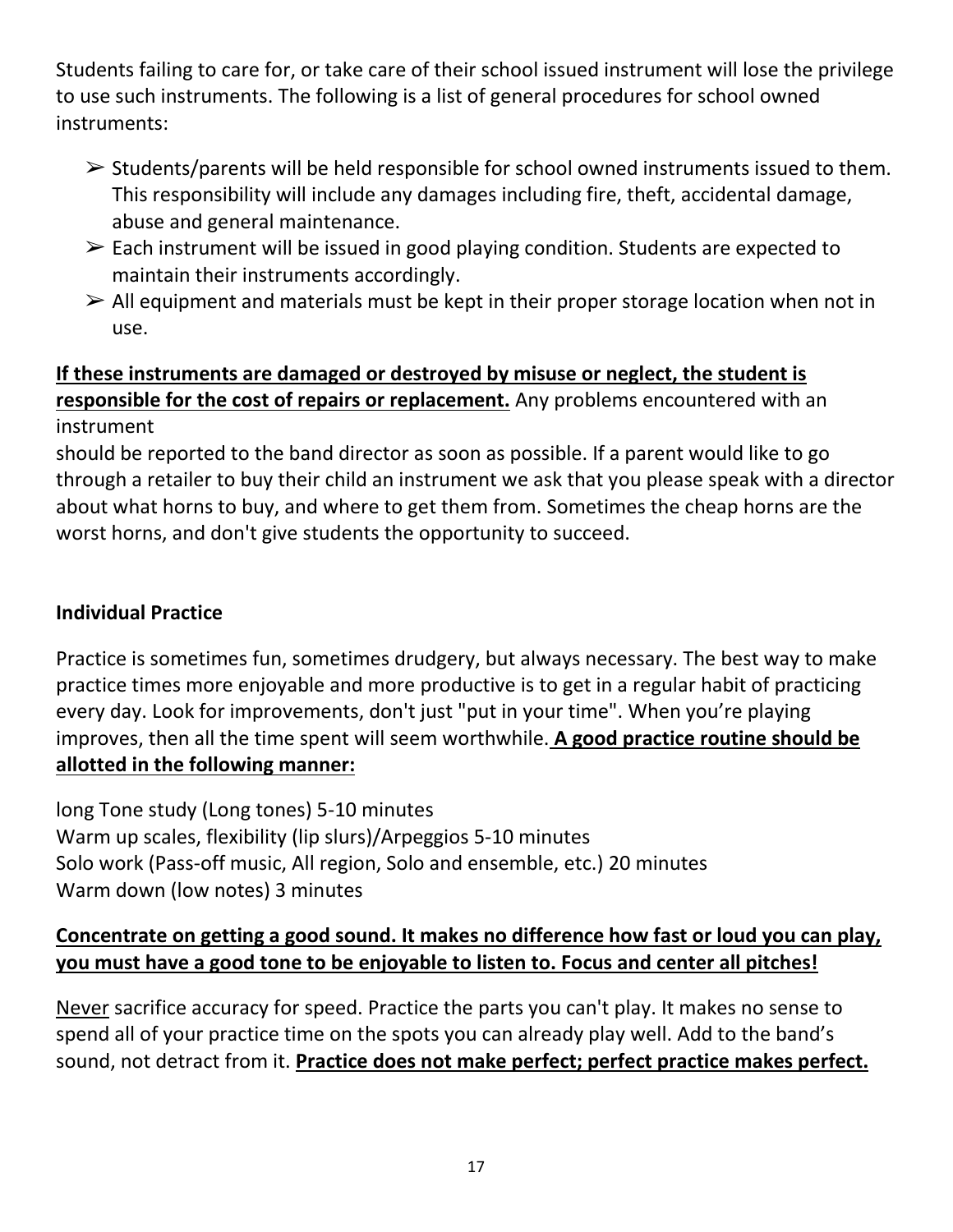#### **Band Uniforms**

It is a privilege to wear the Joaquin High School Band uniform. We have two separate types of uniforms here at Joaquin. We have the informal summer uniform, and the traditional performance uniform. Make sure you have all parts of the uniform at each performance. If your uniform does not meet the high standard required in the Joaquin Ram Band, you are subject to being removed from a performance or not traveling with the band. This uniform is a symbol of pride and will be worn accordingly.

- $\triangleright$  The informal summer uniform consists of the band polo t-shirt, khaki shorts, a belt, white socks, tennis shoes. THERE ARE NO EXCEPTIONS TO THIS RULE! The band polo must be tucked in at all times while in public. Inside the band hall, on a bus, or unloading are the ONLY exceptions to this rule.
- $\triangleright$  The traditional performance uniform is the most important and most expensive uniform that will be worn. Students will need to have their uniform inspected by leadership, or a director prior to checking it out. While in this uniform students will need: their band tshirt, white socks, and some sort of athletic shorts to be worn under the trousers. NO BLUE JEANS! Students that do not have their band t-shirt or white socks will forfeit their halftime break and sit in the stands during that break.
- $\triangleright$  After each performance or football game the band uniform needs to be checked in to the quartermaster or leadership. If a student fails to turn in their uniform as required, then they will receive \$10 fine.

Here are some dos and don'ts that will help you and your uniform look great at all times:

DO: remember your band T-Shirt, white socks, and marching shoes each time you will be wearing your uniform.

DO: transport your uniform in a garment bag, Every time!

DO: take extra time and care when hanging up your uniform. Pants: **hang folded on the crease, not the seat.**

DO NOT: remove any material from the uniform if alterations are necessary.

DO NOT: forget to turn your uniform in after every performance (If you ride home with a parent after an away game it is YOUR responsibility to give your uniform to a responsible student to turn in for you).

Students out of uniform in any fashion will not be permitted to make a public appearance. Any band student in public view is required to wear the entire uniform, unless given permission by the director to be otherwise dressed.

#### **ANY UNIFORM THAT IS LEFT IN THE BAND HALL, OR IN AN INSTRUMENT LOCKER WILL BE CONFISCATED AND THE STUDENT WILL FORFEIT THE NEXT 3rd BREAK AND RECEIVE A 10 DOLLAR FINE.**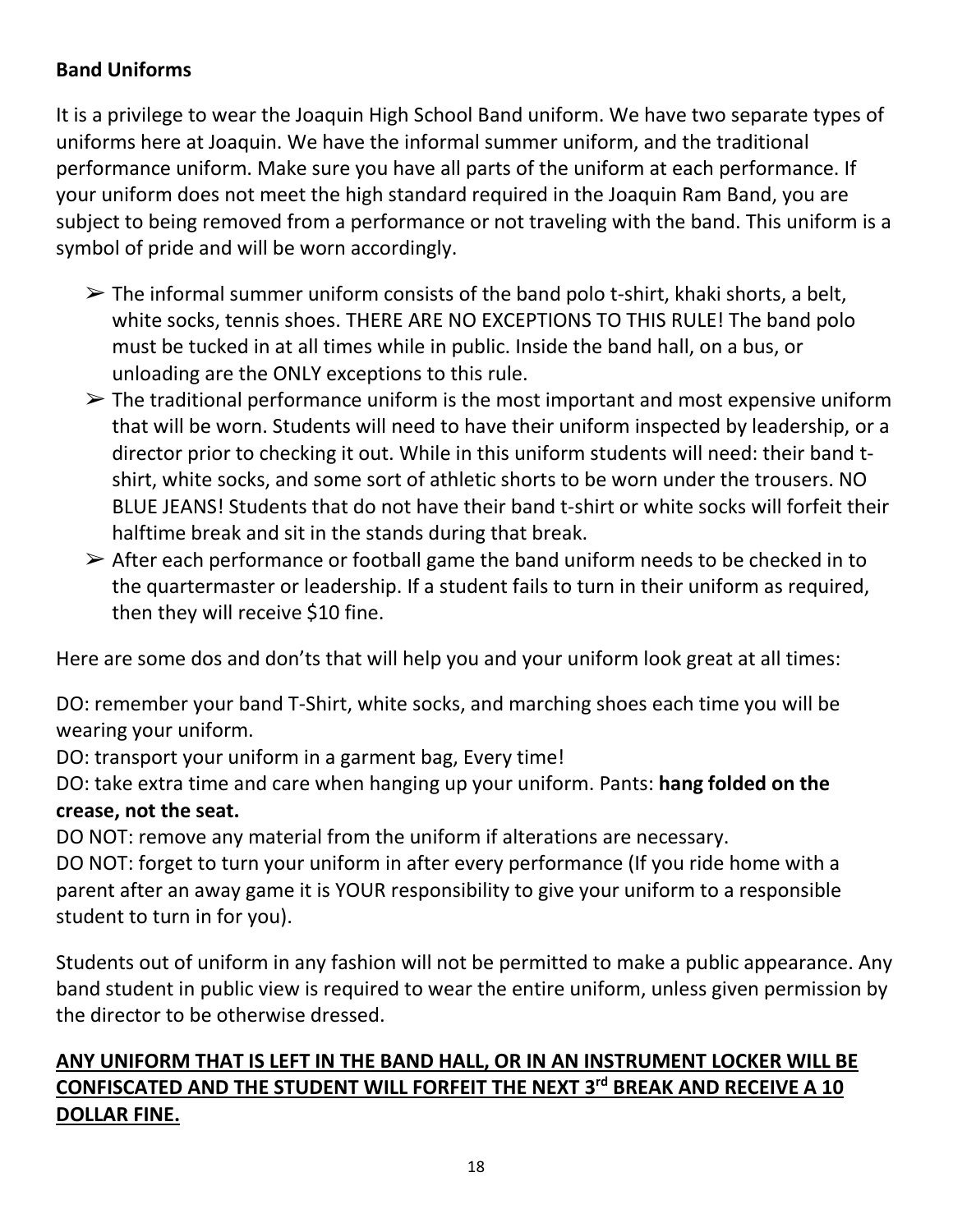#### **Inspections**

Inspection of uniforms and instruments may be held at any time by the director. Uniforms and instruments should be kept in good condition at all times. Uniform trousers at proper length, shoes\ shined, correct socks, proper cross belt position, clean cross belts, all buttons on uniform, instrument clean, mouthpiece clean on inside and etc. are all things that will be looked for in an inspection. **Instrument slots should be kept clean with no trash, books, dirty clothes, shoes etc. in the slots.**

#### **Expenses**

Students and parents will be responsible for the following expenses:

- Summer Band Fee (Band T-Shirt, Band Polo, Marching Shoes) \$85 or \$45 without shoes
- Metronome Tonal Energy (\$3.99), Soundcorset (Free and provided on chromebook)
- Reeds  $-$  \$3 a piece
- $\bullet$  Box of Reeds \$25 (Should always have 4 working reeds)
- Students are recommended to buy a box for themselves to save money
- Uniform Fees TBD
- Damage or abuse to school equipment TBD
- Private lessons (if applicable) TBD

#### **BAND TRIPS**

Major band trips are scheduled for the Joaquin Band. These trips are scheduled by the band directors and are provided as awards for a job well done and as an educational experience. The number of trips and the destinations will be determined by the band directors, school officials, and Joaquin Band Booster Club. These trips are funded by various fund raising activities, parents, and the Joaquin Band Booster Club. Please be aware that every student must be eligible as dictated by the University Interscholastic League.

A band student must be a member in good standing of the Ram Band in order to participate in these trips. It is important that all students conduct themselves in an appropriate manner as representatives of our school and community. If a student violates any major school policy, such as drinking alcohol, smoking, drug use, damaging property, or stealing, he/she will be sent home at the parent's expense, and will be subject to removal from the organization and all penalties set forth in the Joaquin ISD Code of Conduct. **Band students are required to follow ALL school rules and policies as set forth by the Joaquin ISD Board of Trustees.** Trips are considered an extension of the school day. **Individual Student Accounts**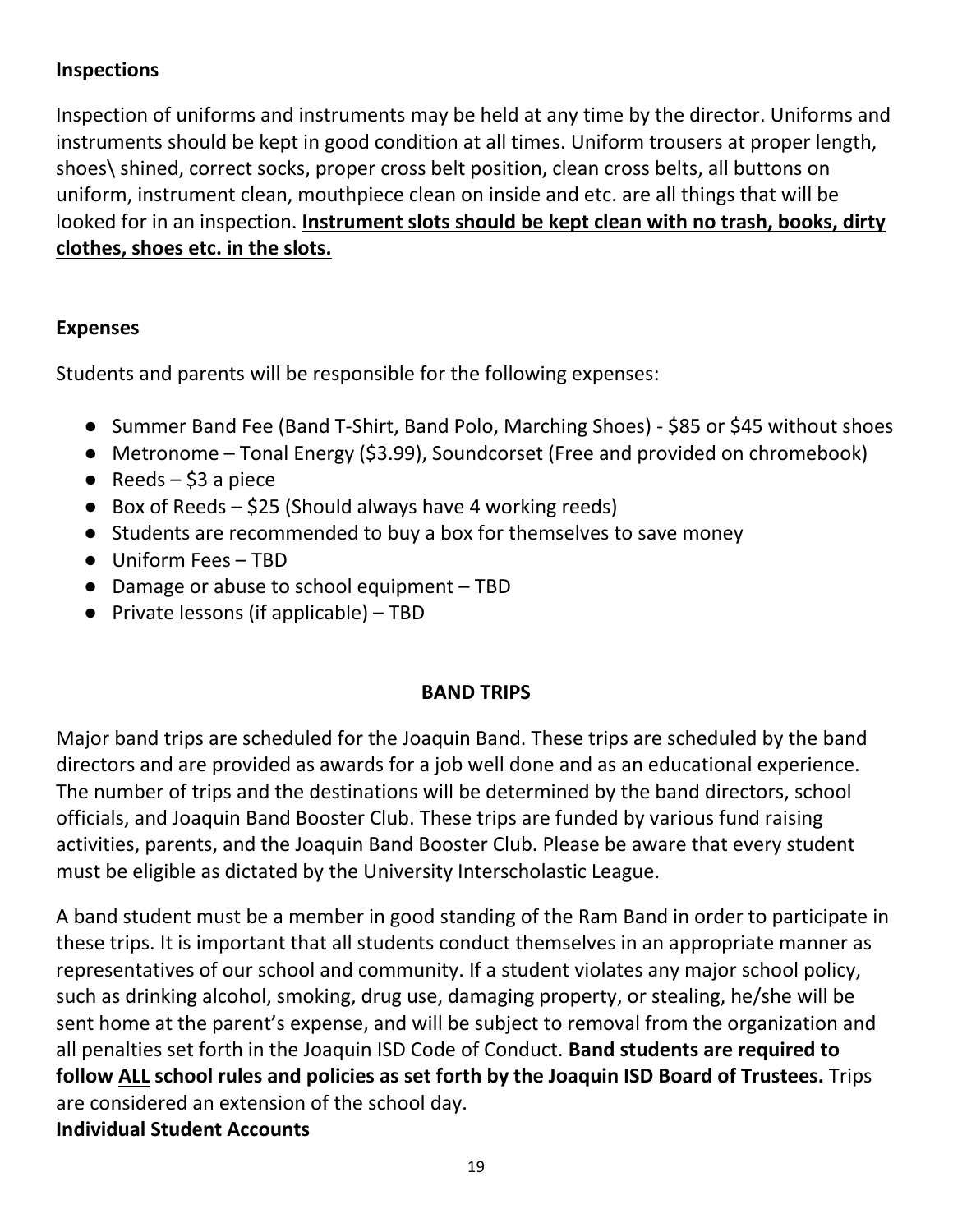Every other year the Ram Band will take an out of state band trip to compete in various concert festivals. These trips are very expensive and need a lot of effort in fundraising to afford these trips. Students are responsible for paying anywhere from \$100-500 for their seat on the trip. Students will have multiple opportunities to raise money for their seat throughout the school year.

When students fundraise on band trip years the money that they earn individually will be deposited into the activity account under their name. This is to help ALL students afford to go on the out of state band trip. For example: if a student raises \$150 during fundraising and the trip cost \$200 per student, then that student will owe only \$50 because of the money that was raised during fundraising. If a student doesn't put forth the effort to raise money, then they will be forced to pay the full amount of the trip. Parents will be allowed to attend the trip, but only by following these guidelines: volunteer for AT LEAST two separate events (concession stands, public fundraising, etc.), pay the amount for the trip in full. Parent seats on the trip are on a first come first serve basis.

#### **Fundraising**

Periodically fund raising activities are sponsored by the Joaquin Band. All band students are expected to participate in fundraising activities throughout the school year. Money raised by students goes directly into the Activity Fund which is used for student related activities such as meals for away games, contests, and any other trips in which students need to be fed. Fundraising money raised will also be used to co-fund the band trip every other year with the band boosters.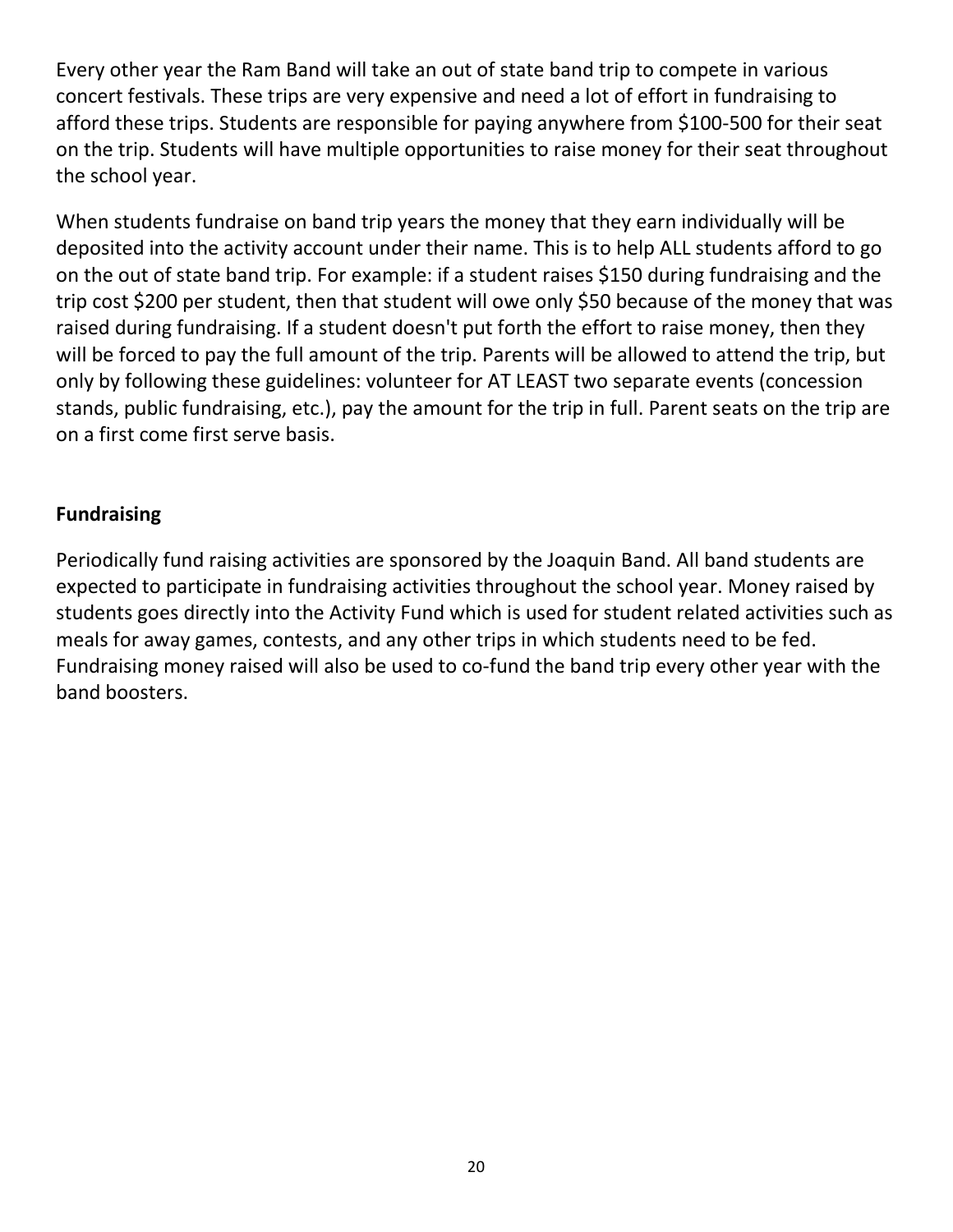#### **BAND JACKETS**

The presentation of a band letter jacket is an honor at Joaquin High School. To earn a letter jacket, a student must be a high school student and have achieved one of the following requirements:

- $\triangleright$  Qualify for region band
- $\triangleright$  Earn a 1st division on a class I solo/ensemble which results in qualifying for the state contest.
- $\triangleright$  Students must have participated in the band program from the time of their enrollment in high school band to their sophomore year, and must participate through graduation of their senior year.
- $\triangleright$  Students will attend all performances and U.I.L. activities. Exceptions will be granted at the discretion of the band director (illness, deaths, etc.).
- $\triangleright$  Students not adhering to written disciplinary policies of the school and band will forfeit their eligibility for the award jacket.
- $\triangleright$  Any violation of these rules during the years following the sophomore year may result in the forfeiture of the jacket.
- $\triangleright$  The student must uphold the goals and standards of the band.
- $\triangleright$  It is understood that withdrawal or dismissal from the band prior to graduation of his/her senior year results in forfeiture of the jacket.
	- In the event that a jacket is forfeited by a student, all accessories paid for by the student will be returned.

**Students who have already earned a jacket in any other area may earn a band letter only.**  UIL permits only one award, like a jacket, during the total high school years.

#### **STUDENT AND PARENT ORGANIZATIONS**

#### **Leadership**

We are extremely fortunate at Joaquin High School to have outstanding student leaders. These students are invaluable to the success of the band program. The band staff selects Drum Majors and Section Leaders for the following school year. These appointments are subjective and based on a holistic evaluation of a student from every aspect of their band experience including, but not limited to, playing ability, attendance/promptness, citizenship, academic achievement, discipline, initiative, and leadership skills/potential as it relates to the band environment.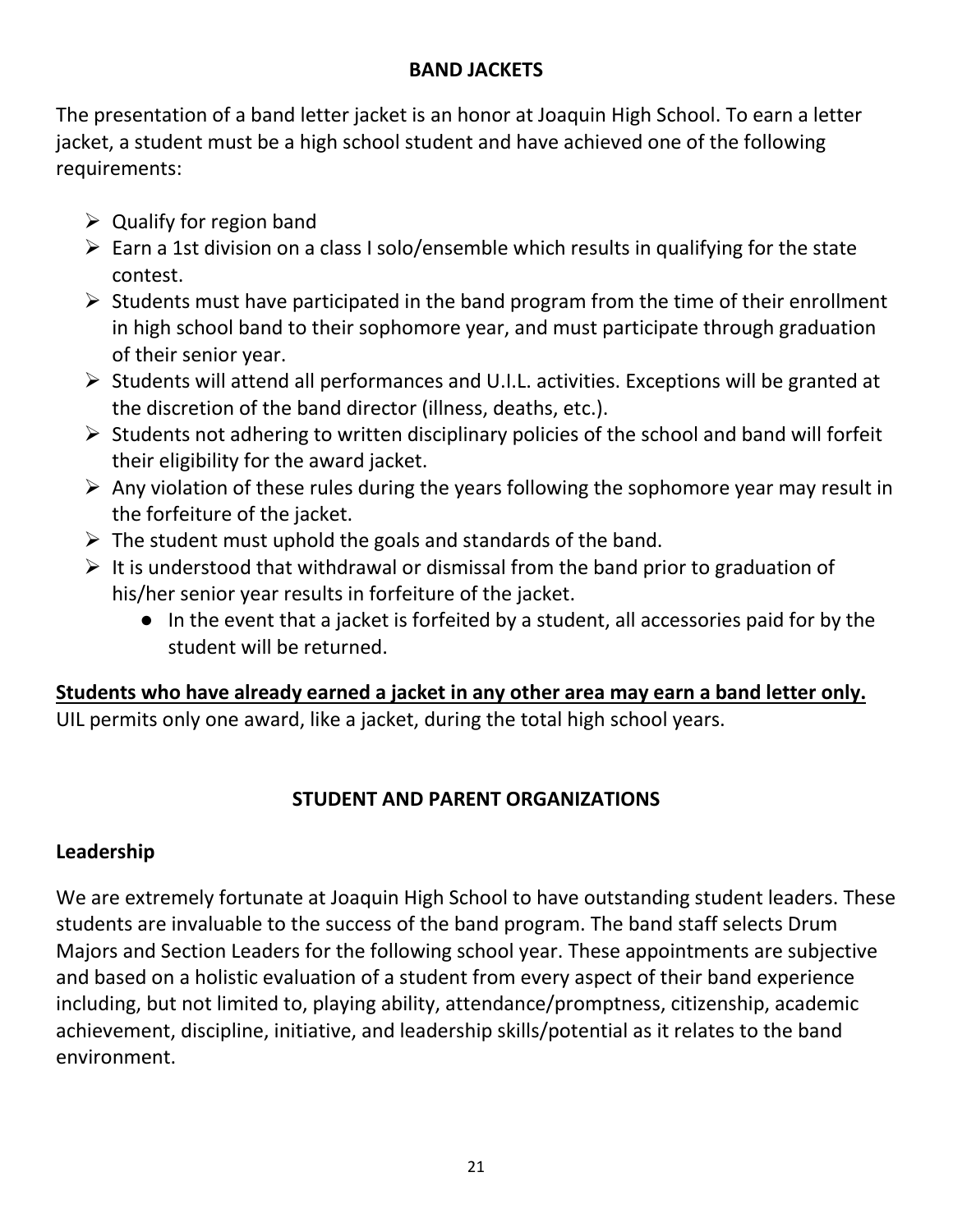While all students have an opportunity to be considered for one of these appointed leadership positions, it should be understood that only a limited number of positions can be filled and will vary from year to year. As a member of the Ram Band there is an expectation for ALL students to foster and develop positive leadership skills regardless of title.

#### **DRUM MAJOR & MAJORETTES**

**These positions are considered to be an honor and are to be treated as such.** They exist only because there is a band, and an attitude of band first should always be kept in mind.

All drum majors and majorettes should follow all rules as established by the Student Code of Conduct, the Extracurricular Code of Conduct, the majorette handbook, and the Joaquin Band Handbook. Punishment for a violation of a policy or rule will be in accordance with the established codes.

**The auxiliary sponsors and the band director have the final decision where auxiliary units are concerned.** Disciplinary action against twirlers is a sponsor and band director decision. The sponsor/band director reserves the right to decide who will be allowed to perform, whether due to inability of the student to perform the required routine, discipline problems, or absence from practice or performance.

**All auxiliary members are expected to learn appropriate conflict resolution skills while they are a member of the unit.** Problems will be dealt with outside of class time. (No classroom or public confrontations will be tolerated)

#### **Drum Major**

The Drum Major is the elite member of the band, and serves as the model band student for the rest of the band. There are two Drum Majors positions in the Ram Band and they are: Head Drum Major, and Assistant Drum Major. Both are appointed by the Head Director and ALL decisions are final. The Head Drum Major is a student in grades 11, 12 and is determined by many factors throughout the student's band career. The Assistant Drum Major is a student usually around freshman or sophomore year that will serve as the Head Drum Major after the original head has graduated. Both Drum Majors are expected to attend summer Drum Major Camp that is paid for by the band program.

#### **Majorettes**

Majorettes perform at pep rallies, halftime, and U.I.L. Twirling Solo and Ensemble contest. Majorettes are expected to be some of the elite students in the band, and should act as such at all times even outside of band. Before a student can audition to be a majorette, they must show that they are proficient on their instrument.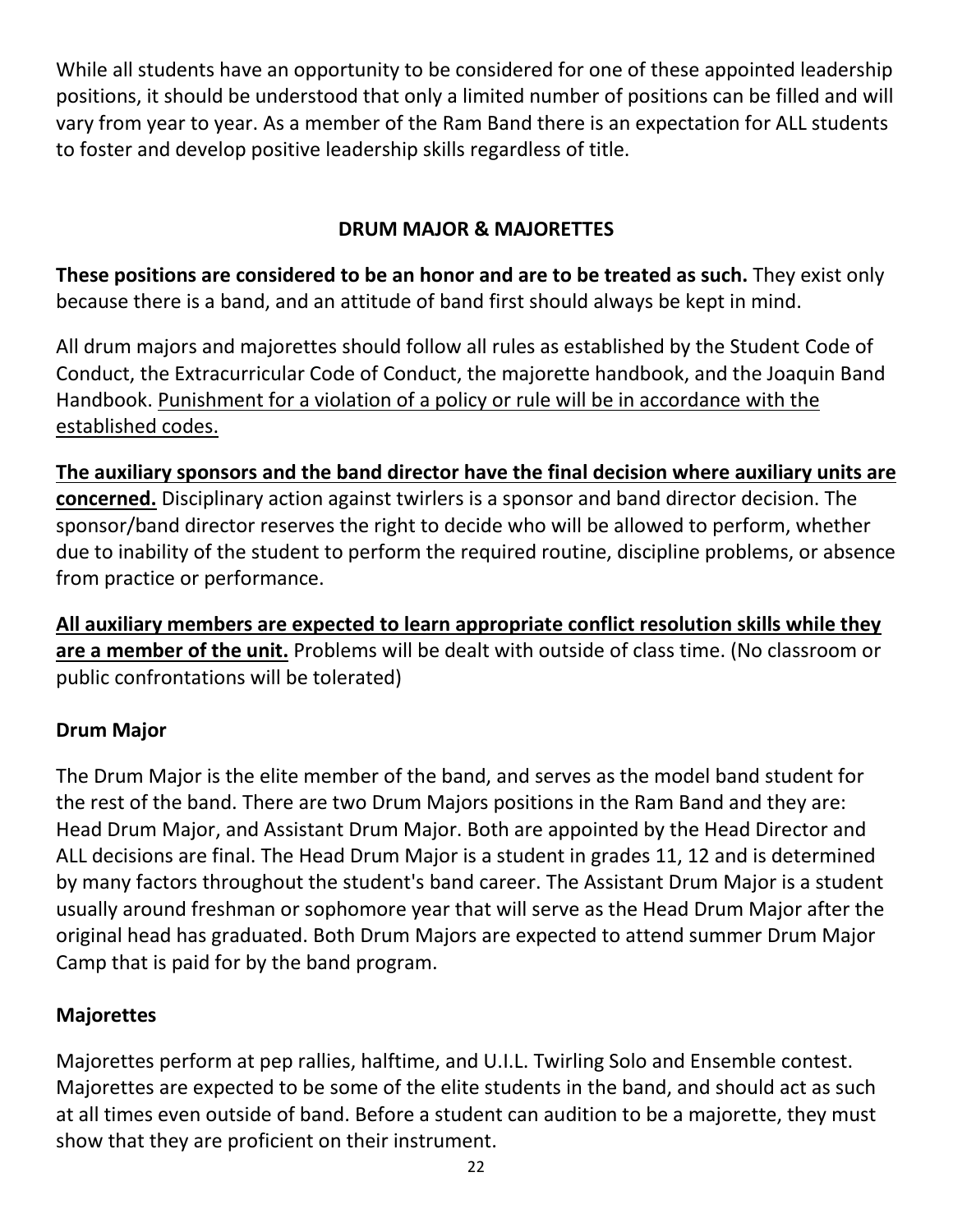#### **BAND BOOSTER CLUB**

The Ram Band has a very active, supportive parent organization known as the Ram Band Boosters. The booster association includes parents of band students. Without the hard work and dedication of the parents, the band program at Joaquin could not be as successful and productive as it is. There are numerous areas in which interested parents can be involved in supporting the activities of the band. General meetings of the boosters are held throughout the school year usually on Monday evenings. However, numerous committees do most of the booster organization planning.

#### **We ask that all parents consider being a part of the band booster organization. The success of the program depends not only on the hard work of the kids, but the hard work and support of the parents as well.**

#### **Band Booster Scholarship**

Every year, as of 2019, the Band Boosters will offer a one-time scholarship to all students that have participated in band from 6th grade all the way through graduation. The scholarship amount is dependent upon how many students are in the graduating band class, and is rewarded after proof of enrollment at their college institution.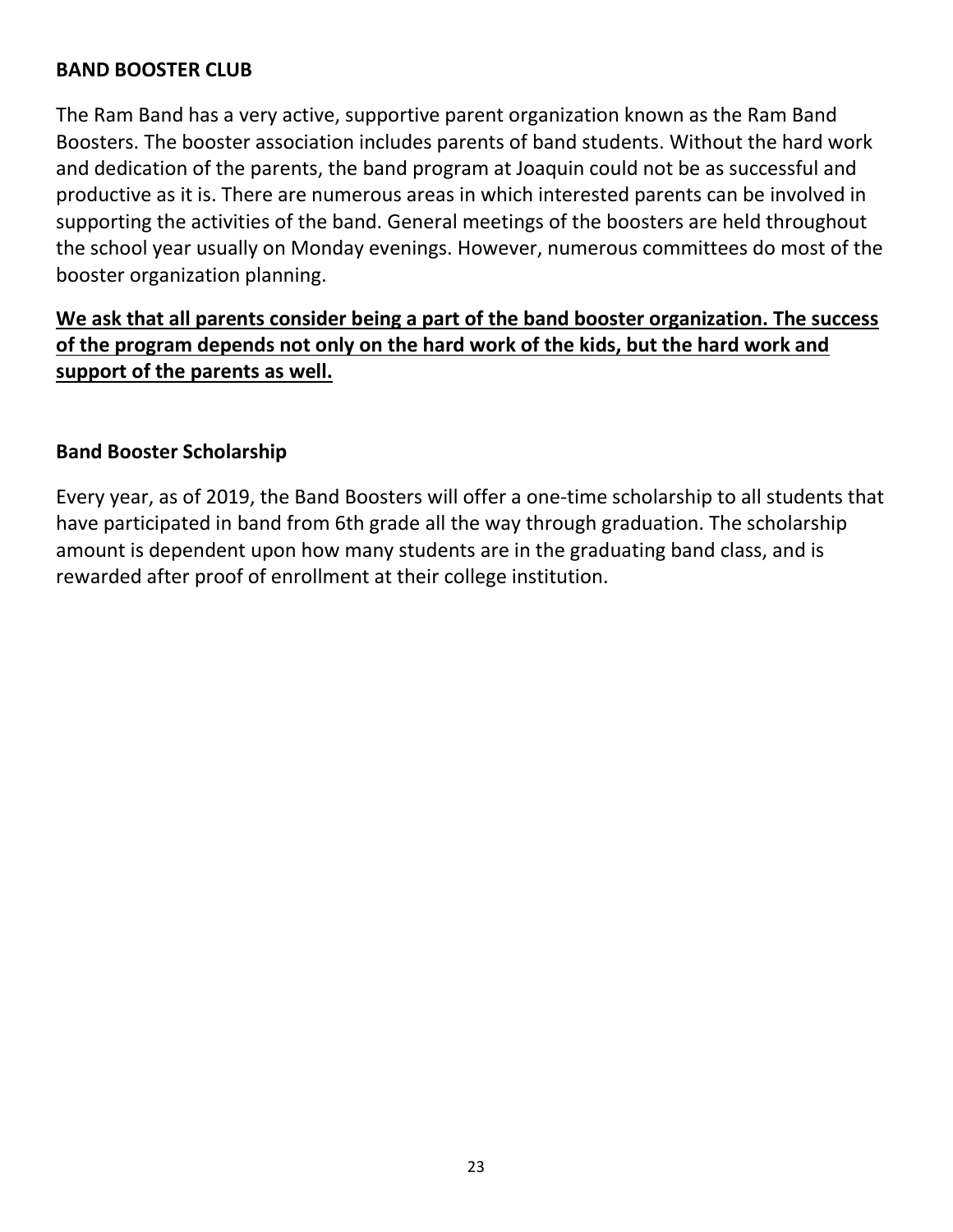#### **A Champion's Creed (It's all in the state of mind)**

If you think you are beaten, you are; If you think you dare not, you don't; If you think you'd like to win, but you can't It's almost a cinch you won't. If you think you'll lose, you've lost; For out in the world you'll find Successes begin with a fellow's will; It's all in the state of mind. For many a race is lost Before even the race is run, And many a coward fails Before even his work's begun. Think big and your deeds will grow, Think small and you fall behind. Think that you can, and you will; It's all in the state of mind. If you think you are outclassed, you are; You've got to think to rise; You've got to be sure of yourself Before you can ever win a prize. Life's battle doesn't always go to the Stronger or faster man; But sooner or later, the man who wins, Is the fellow who thinks he can!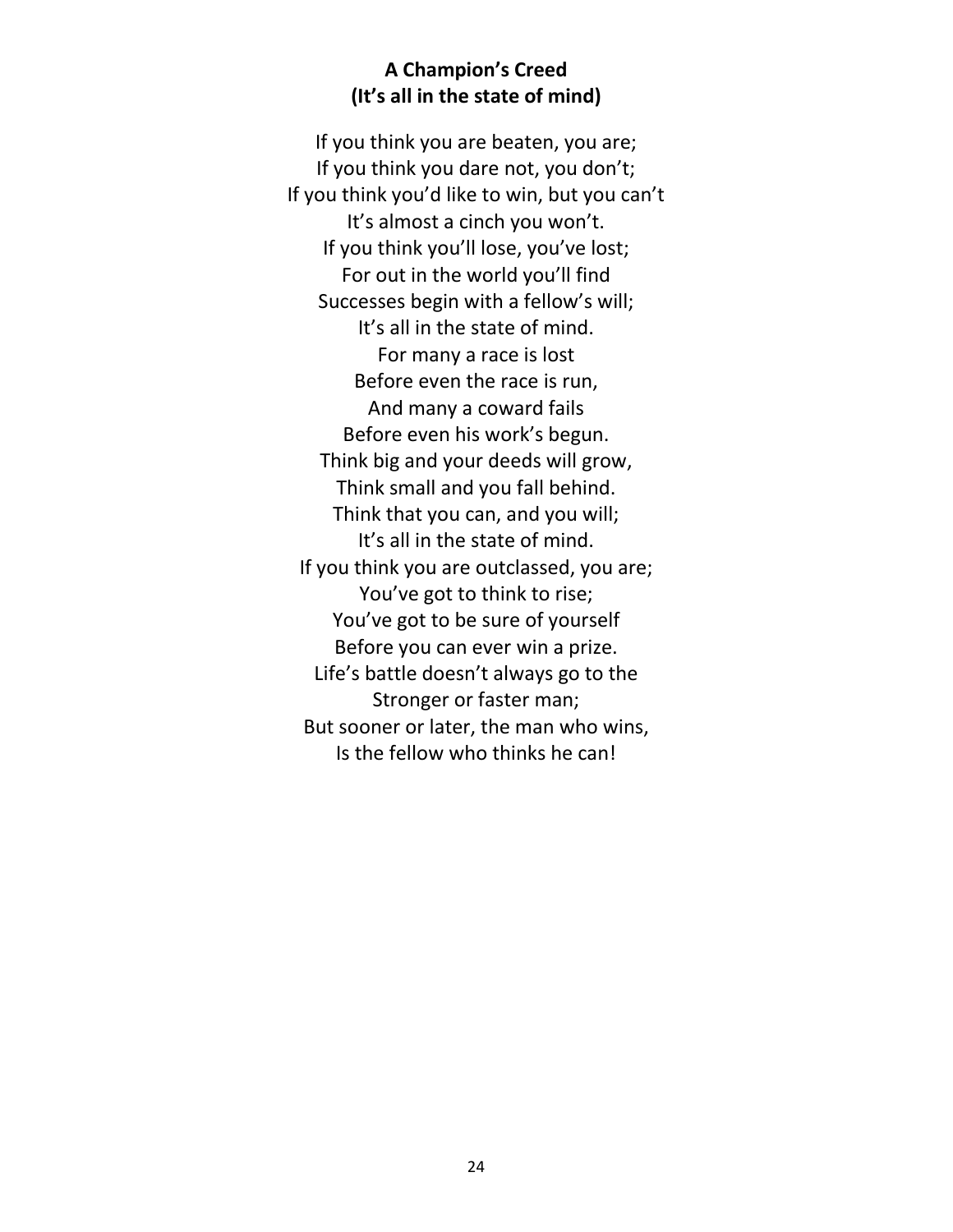#### **A Special Note to Parents......**

**Parent involvement and interest in their child's musical growth can be the single most important factor in their total musical education**. When parents are actively involved in their child's musical endeavors, the chances for success are exponentially greater than for the student whose parents show little or no interest.

It is important that through your actions, you show your child that you care about their musical development. You can show your support by attending concerts and contests and by attending civic and community or professional performances with your child. As much as possible, try to provide equipment and accessories that they may need and give them a productive place to practice. Praise your child when he/she practices regularly and offer encouragement when they don't. Ask your child how things are going in band class and have them play for you. Parents do not need prior musical experience to effectively support their child's development.

Band is not just about music. Like athletics, the band experience is about learning, performance, goal setting, competition, achievement, camaraderie, and most of all – learning life skills that will help every one of our members grow to be a successful adult. If we neglect important concepts such as accountability, responsibility, integrity, honesty, diligence, perseverance, and the ability to put others before self, we would be ignoring the MOST important character traits that a person can have. These are not traits that just "happen" or that you are simply born with. We must all nurture and develop these traits within our organization.

Thirty years from now, your son or daughter may forget some of the techniques of playing a musical instrument, but what he/she learns in regard to character and integrity, will be with them for life.

#### **Joaquin Ram Band Staff**

Band Director – Wade Hull Office: 936-269-3128 Ext. 427

**Majorette Instructor/Sponsor** Amber Graves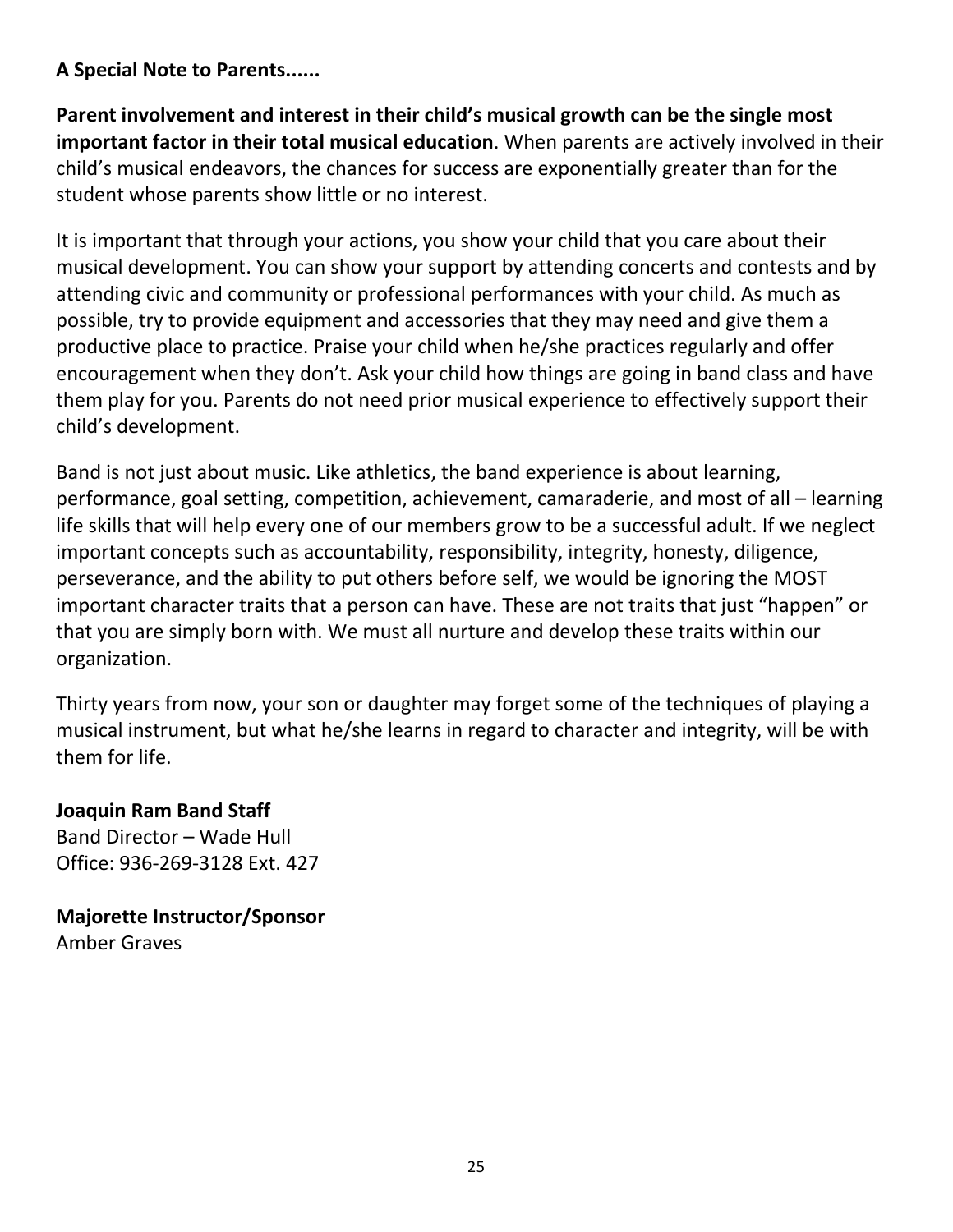#### **APPENDIX**

#### **ADDENDUM A**

2021-2022 BAND CALENDAR

The attached calendar for the 2019-2020 school year stretches from July 2019 through Summer Band 2020. This information is given to you to help you avoid scheduling conflicts. All of our rehearsals and performances are required, as attendance and participation is directly proportional to the success of the program.

We are aware that circumstances may arise that will create conflicts. Communication with the band directors is critical. Hopefully you will understand that some of our dates may change, be added or deleted due to circumstances out of the band staff's control.

If we work together, and communicate effectively, we can problem solve most scheduling conflicts. Your understanding and cooperation is appreciated.

#### **ADDENDUM B**

Music Pass–Off Explanation

Students must pass off music as part of his/her grade. An assignment will be made with a due date. The student needs to pass off his/her music by that due date. A number grade will be given based on preparation, performance, and memory, if applicable. After the student plays and receives a grade, the director will instruct the student on what to work on and fix in order to make a higher grade. The student then has until the end of the Six Weeks Grading Period to make as many attempts to re-pass off the music for a higher grade as possible. As the music and performance improves, so will the grade.

If a zero has been inputted into the computer for an assignment, that zero may be made up for full credit until the end of the Six Weeks Grading Period, or until a different deadline has been set.

The goal of music pass off is to put responsibility on each individual to learn and memorize his/her part, so that the band will improve and experience success. This grading policy rewards effort and improvement. Also, to be successful, everyone has to play their music.

Most Six Week Grading Periods will contain at least one piece of music that needs to be passed off. If you are not hearing your child play at home, then your child is most likely getting behind on his/her pass off grade.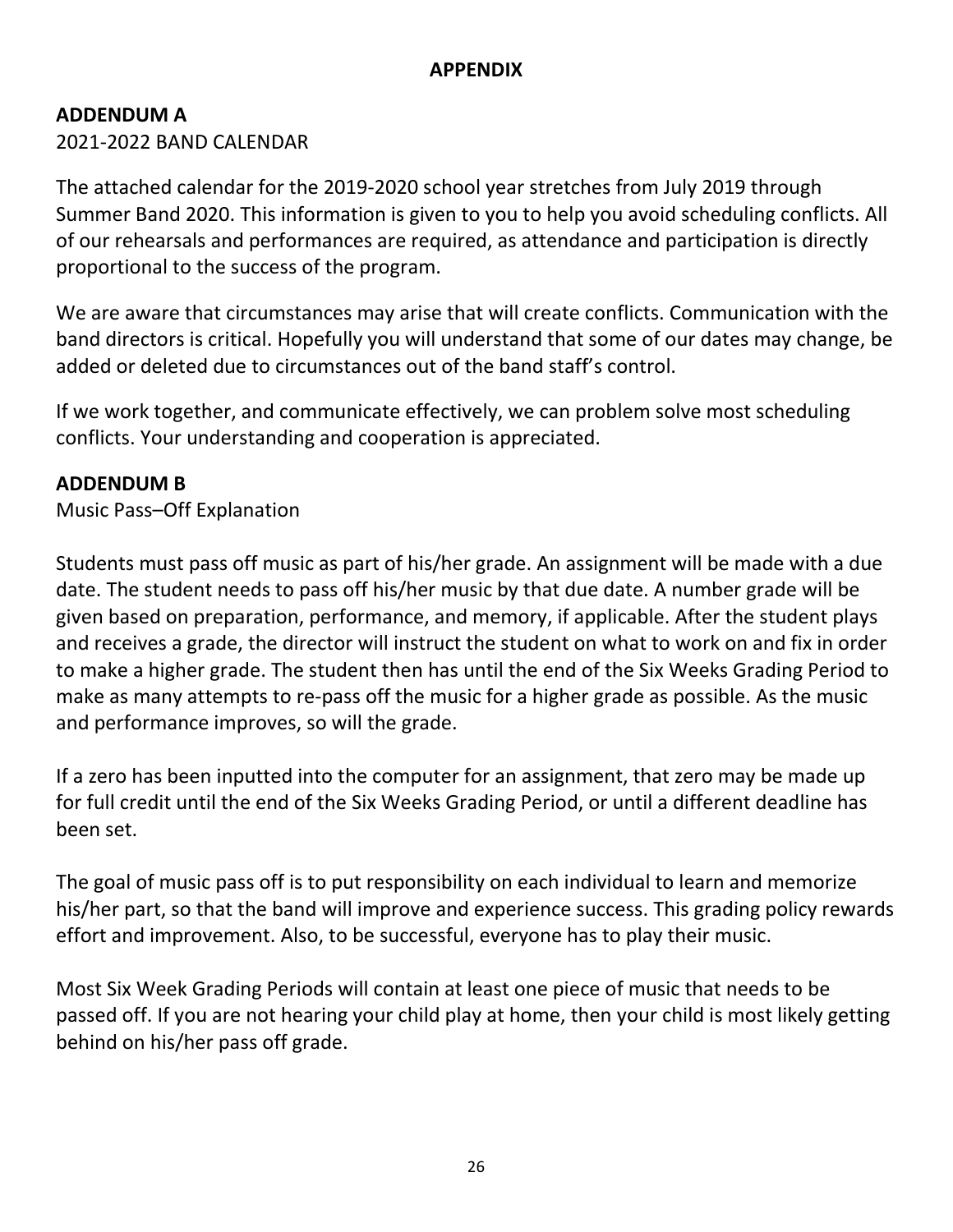#### **ADDENDUM C**

Social Media Clause

Social media (i.e. Facebook, Twitter, Instagram, etc.) must be treated with great respect to your position as a highly visible member of your auxiliary unit. You not only represent yourself, but also your family, school, and community. As a member of a highly visible auxiliary unit, you shall not post images that expose your body in a distasteful or sexually enticing/explicit manner. You shall not post images of yourself displaying hand/gang signs, even if in jest. Furthermore, bullying is strictly prohibited in any way, including, but not exclusively through words or images. Please be aware that violations of this clause are subjective to the opinions of sponsors and administrators. You are expected to practice good judgement in the content that you post. Violations of this clause will result in punishment in accordance with the JISD Student Handbook.